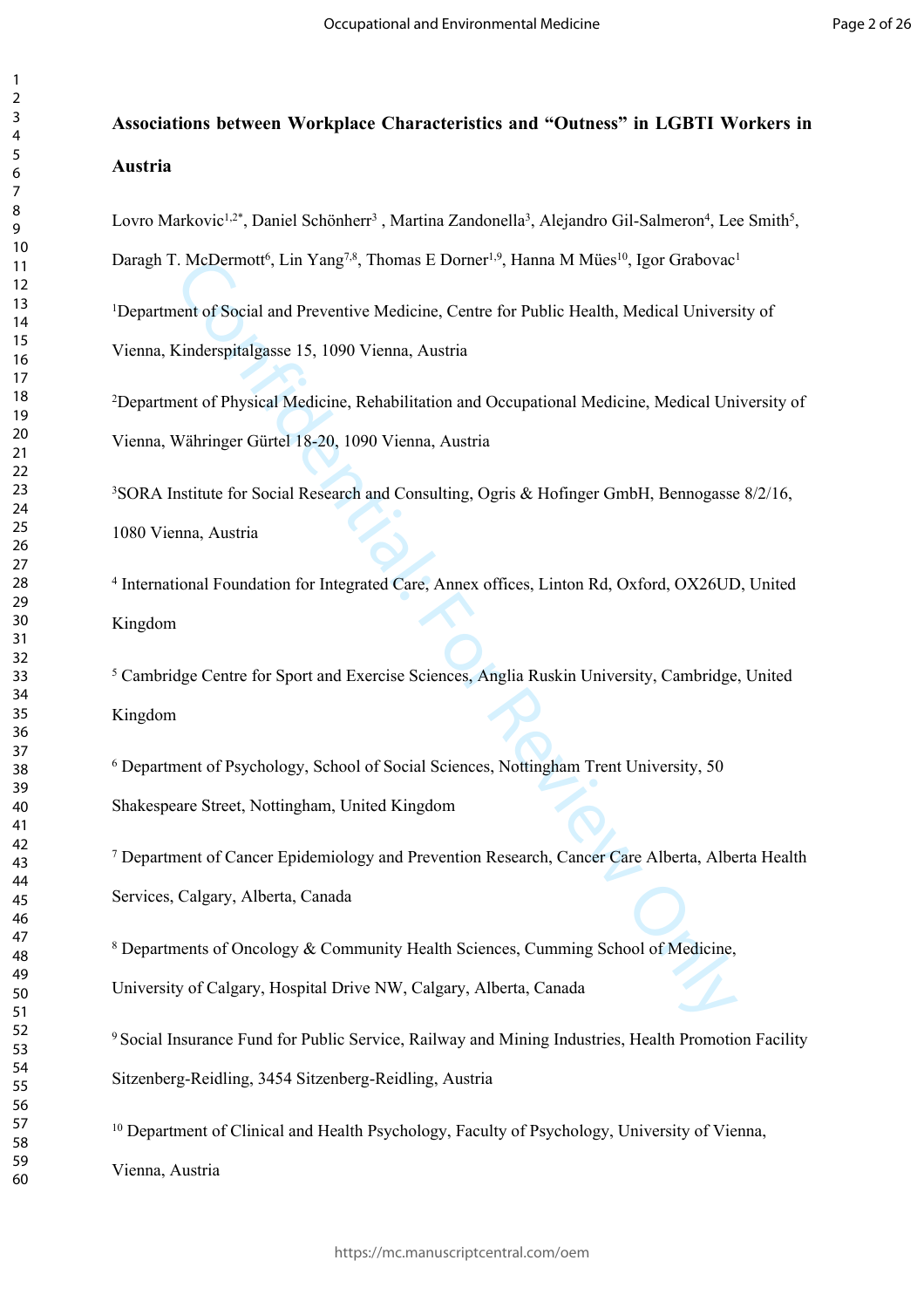| 3                   |  |
|---------------------|--|
| 4                   |  |
| 5                   |  |
| 6                   |  |
|                     |  |
|                     |  |
| 8                   |  |
| 9                   |  |
| $\overline{10}$     |  |
| 1<br>1              |  |
| 1<br>$\overline{c}$ |  |
| $\overline{13}$     |  |
|                     |  |
| 1<br>4              |  |
| 1<br>5              |  |
| 16<br>17            |  |
|                     |  |
| 18                  |  |
| 19                  |  |
| $\overline{20}$     |  |
|                     |  |
| $\overline{21}$     |  |
| $^{22}$             |  |
| 23                  |  |
| 24                  |  |
| 25                  |  |
| $\frac{26}{5}$      |  |
| $^{27}$             |  |
|                     |  |
| 28                  |  |
| 29                  |  |
| 30                  |  |
| 31                  |  |
| $\overline{32}$     |  |
| 33                  |  |
| $\frac{34}{5}$      |  |
|                     |  |
| 35                  |  |
| 36                  |  |
| 37                  |  |
| 38                  |  |
| 39                  |  |
| 11                  |  |
| 41                  |  |
|                     |  |
| 42                  |  |
| 43                  |  |
| 44                  |  |
| 45                  |  |
| 46                  |  |
| 47                  |  |
| 48                  |  |
|                     |  |
| 49                  |  |
| 50                  |  |
| 51                  |  |
| 5.<br>,             |  |
| 53                  |  |
| 54                  |  |
| 55                  |  |
|                     |  |
| 56                  |  |
| 5.                  |  |
| 58                  |  |

  \*Corresponding author's address and contact details:

Lovro Markovic

Department of Physical Medicine, Rehabilitation and Occupational Medicine

Medical University of Vienna

Währinger Gürtel 18-20

1090 Vienna, Austria

Invisores Miller Concept Concept Concept Concept Concept Concept Concept Concept Concept Concept Concept Concept Concept Concept Concept Concept Concept Concept Concept Concept Concept Concept Concept Concept Concept Conce Email: [lovro.markovic@meduniwien.ac.at](mailto:lovro.markovic@meduniwien.ac.at)

Tel: +43 1 40400 43300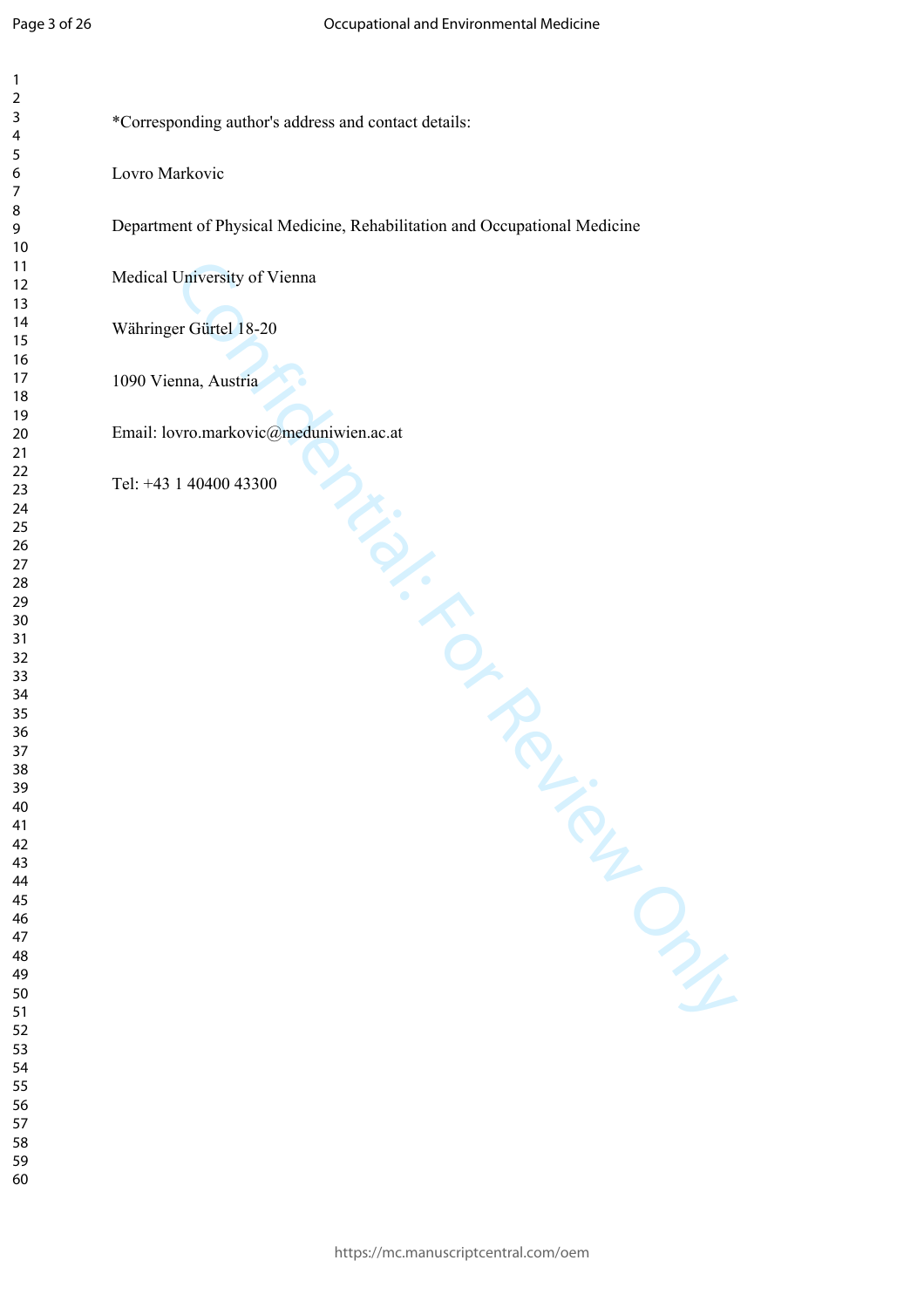# **Abstract**

# **Objectives**

Lesbian, gay, bisexual, transgender and intersex (LGBTI) individuals are often subjected to negative attitudes in the workplace, which may lead to non-disclosure of their sexual orientation and/or gender identities. We aimed to determine the prevalence of workplace disclosure of sexual or gender identity (i.e., "outness"; being "out") and to examine its associations with workplace characteristics in LGBTI workers in Austria.

#### **Methods**

This cross-sectional study analyzed sociodemographic, work- and wellbeing-related data from self-identifying gender- and/or sexual minority participants elicited by an online questionnaire between February and June 2017. From the initial 1268 respondents, 1177 (93%) provided complete data and were included in the subsequent analyses.

# **Results**

 in full-time employment (63.9%). Overall, 51.7% of the sample were "out" at the workplace. attitudes in the workplace, which may lead to non-disclosure of the<br>on and/or gender identities. We aimed to determine the prevalence of y<br>re of sexual or gender identity (i.e., "outness"; being "out") and to ex<br>ons with The largest proportion of the sample were 26-35 years old (39.1%), cisgender gay men (40.0%) Being bisexual (OR=0.46, 95%CI 0.27-0.81), the provision of anti-discrimination guidelines in the workplace (OR=0.53, 95%CI 0.32-0.90), living alone (OR=0.50, 95%CI [0.32-0.79\)](https://0.32-0.79) and in shared households (OR=0.49, 95%CI 0.25-0.96) were associated with a decreased likelihood of being "out" at work.

Factors associated with being "out" at work were being middle aged (36-45-year-olds; OR=1.74, 95%CI [1.07-2.85](https://1.07-2.85)), having been in employment for >10 years (OR=2.03, 95%CI [1.08-3.81\)](https://1.08-3.81), a LGBTI-friendly work environment (OR 1.61, 95%CI [1.36-1.91\)](https://1.36-1.91), labor-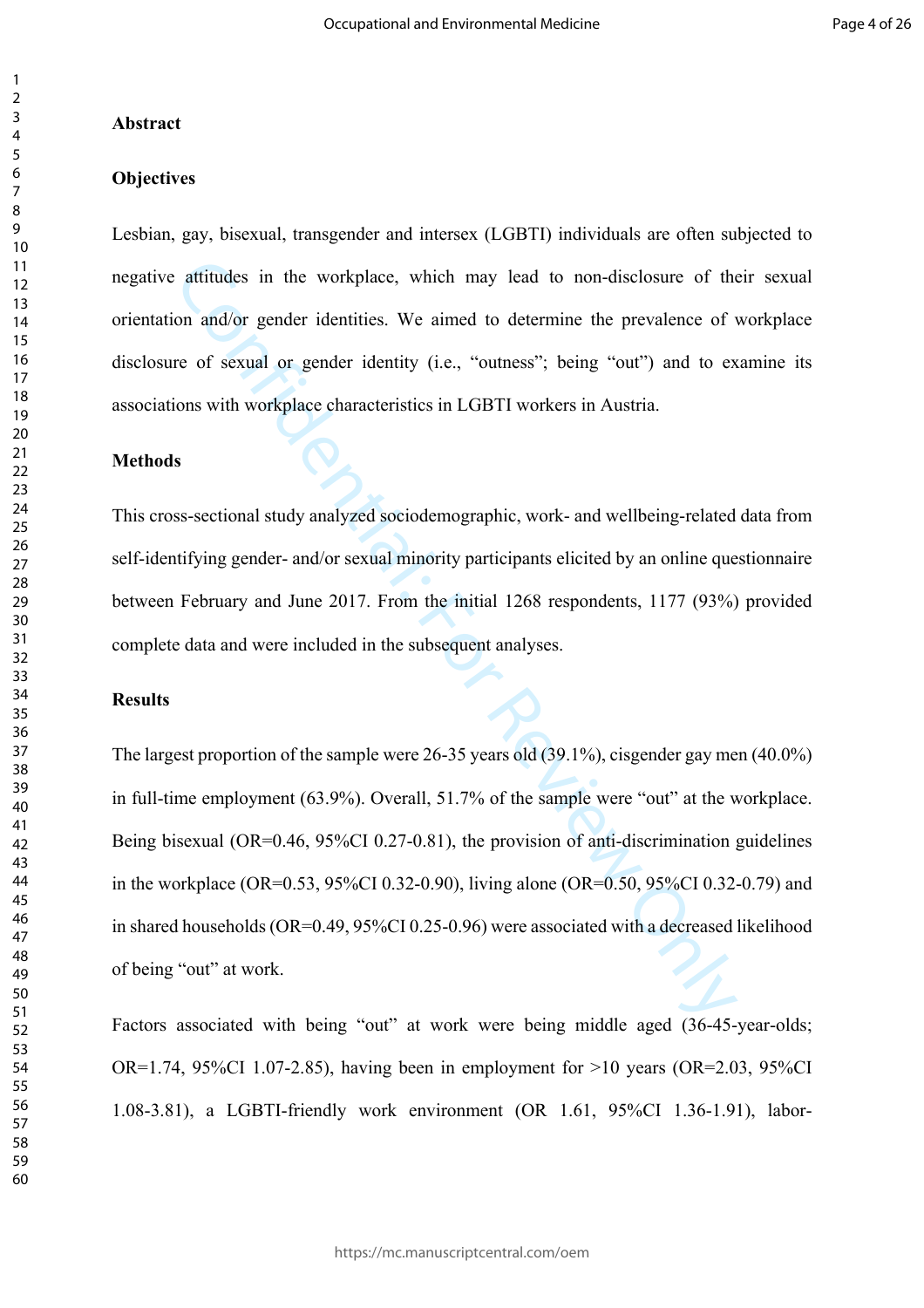management anti-discrimination contract (OR=2.02, 95%CI [1.23-3.32](https://1.23-3.32)), and work council protections (OR=1.56, 95%CI [1.04-2.36\)](https://1.04-2.36).

# **Conclusions**

Instating anti-discrimination protections might facilitate "outness" of LGBTI workers and lead to a better promotion of diversity in the workplace.

# **Keywords**

labour policy; sexual orientation; gender identity; workplace characteristics; workplace guideline; workplace health; workplace relations

# **Key messages**

What is already known about this subject?

- A high proportion of LGBTI people experience discrimination in the workplace, and as a consequence conceal their sexual orientation and/or gender identity
- Lower workplace outness is associated with decreased job satisfaction, poorer health and work-related outcomes

What are the new findings?

- Data from 1177 participants were analyzed concerning workplace characteristics and outness for the first time in Austria
- The state of states and their states and their sext<br>and their sexted orientations of LGBTI worker<br>or promotion of diversity in the workplace.<br>As<br>disconcing the state of the state of the state of the state of the state of<br>e Only half of surveyed participants were out about their sexual orientation and/or gender identity in the workplace
- Workers who were middle-aged, employed for more than 10 years, worked in a LGBTIfriendly environment, enjoyed legally binding anti-discrimination and work council protections were more likely to be out at work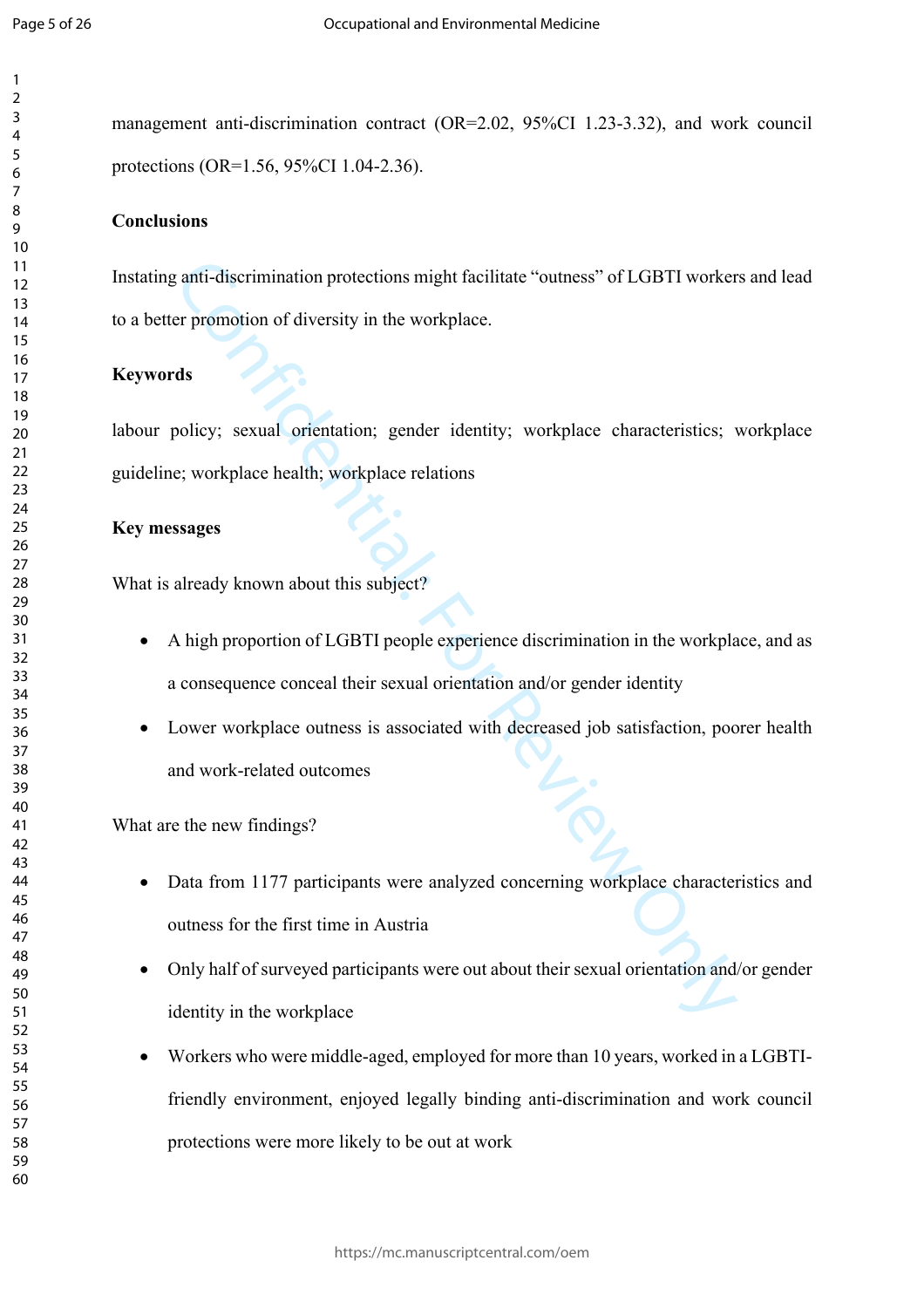How might this impact on policy or clinical practice in the foreseeable future?

- Policymakers should include legally binding anti-discrimination measures specifically targeting the LGBTI working population
- Creating inclusive workplaces where people are able to be open about the<br>rientation and gender identity may increase productivity and improve health<br>dependent of the set of the set of the set of the set of the set of the s Creating inclusive workplaces where people are able to be open about their sexual orientation and gender identity may increase productivity and improve health outcomes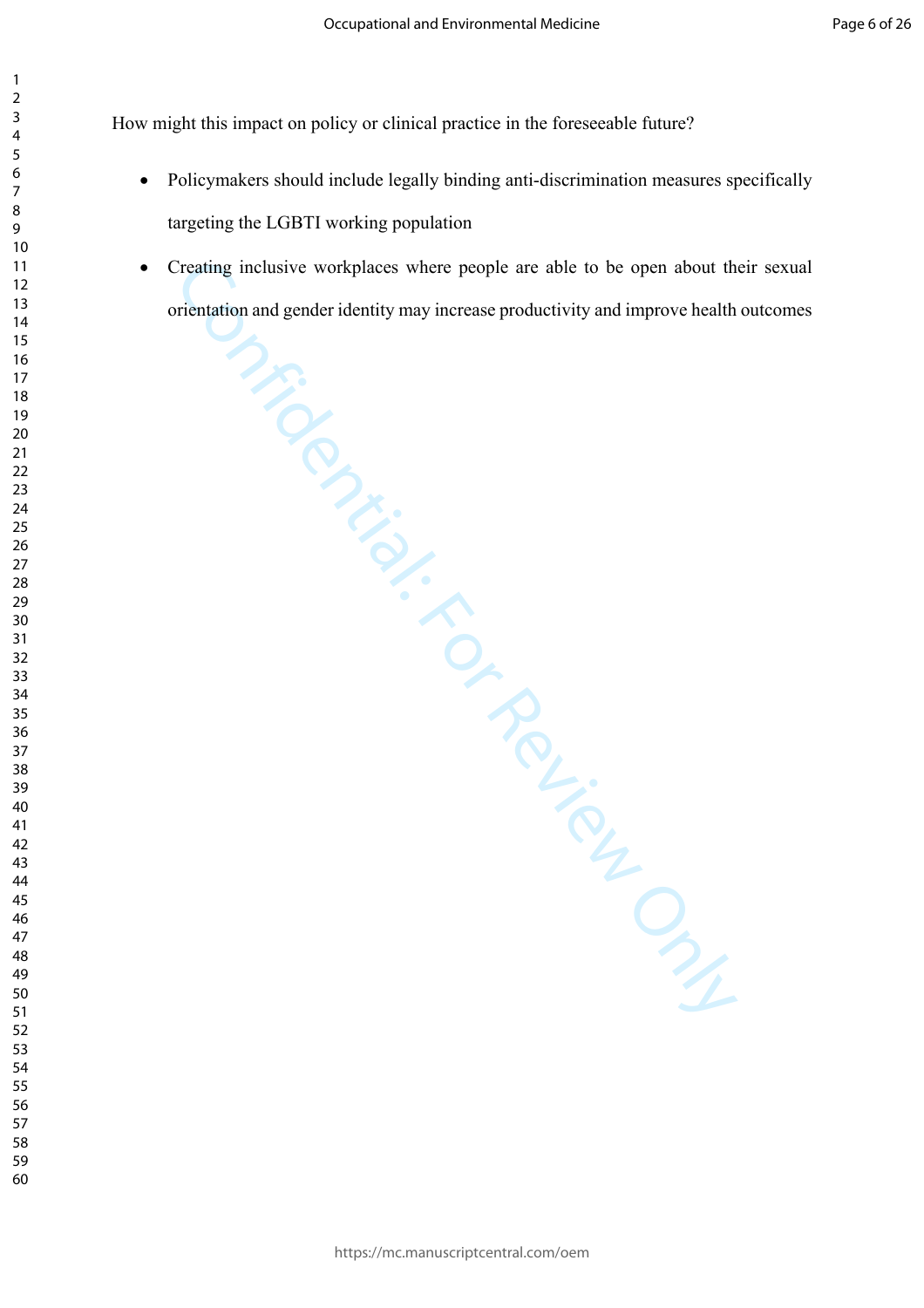#### 

#### **Introduction**

workplace structures that condone negative attitudes in the workplace<sup>5</sup>. A recent report by the Despite the improving legal situation and a more egalitarian societal climate in many countries 1-4 discrimination of lesbian, gay, bisexual, transgender and intersex (LGBTI) people persists with 58% of sexual and gender minority Europeans reporting experiences of discrimination in daily life3. LGBTI individuals are often confronted with people and Fundamental Rights Agency (FRA) of the European Union showed that 1 in 4 LGBTI individuals hide their identity at work, with 1 in 5 saying they felt discriminated against in the workplace3.

 meaning that being heterosexual and having a cisgender identity (i.e., that biological sex with 58% of sexual and gender minority Europeans reporting exper<br>attion in daily life<sup>3</sup>. LGBTI individuals are often confronted with pe<br>c structures that condone negative attitudes in the workplace<sup>5</sup>. A recent rep<br>ental Discrimination of LGBTI workers may not always be overt<sup>6</sup>, and can have a range of consequences such as conflict with co-workers, career development problems, or economic inequity. Furthermore, LGBTI workers are exposed to hetero- and cis-normative work culture, matches gender identity) are assumed applicable to all workers<sup>7</sup>. This creates further specific challenges where LGBTI workers may feel pressured to not disclose their identity or to "stay in the closet"8. For transgender people the assumption of cis-normativity may enforce stereotypical binary gender roles pressuring them to present as and perform gender roles based on their sex as assigned at birth, rather than their affirmed gender<sup>9</sup>.

 at work and choose the extent to which they openly disclose their identity as a continuous Extant literature demonstrates that less workplace outness<sup>11</sup> is associated with decreased job Workers often 'come out' (i.e. disclose sexual or gender identity) to certain individuals process<sup>10</sup>. Hetero- and cis-normative working environments may lead to non-disclosure of sexual and gender identity, especially where discrimination goes unreported or unsanctioned. satisfaction<sup>12 13</sup>, poorer health (i.e., lower well-being and increased depressive symptoms<sup>14</sup>)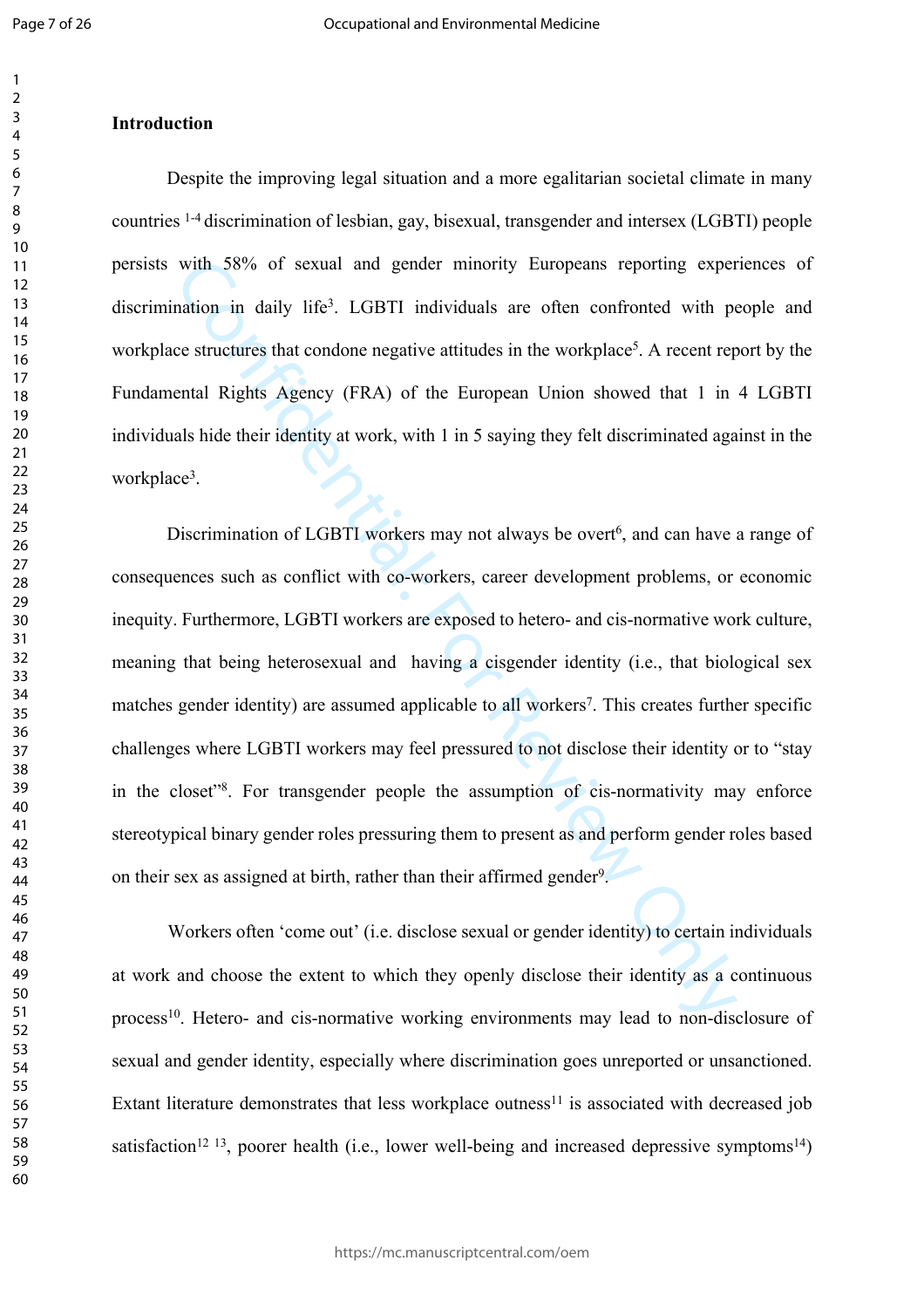discrimination<sup>3</sup> as well with improved job satisfaction, workplace commitment<sup>17</sup> and improved and work-related outcomes (such as lower productivity<sup>15</sup>). The potential for negative consequences may be the main reason why LGBTI workers choose not to disclose their identity16. Conversely, outness at work is associated with reductions in workplace productivity of the whole work collective18.

In Austria, legal protections for LGBTI individuals have been advancing and various reports indicate rising societal support for LGBTI equality<sup>3416</sup>. However, there is a paucity of studies examining the LGBTI working population, with one 2015 report indicating that 48% of LGBTI people in Vienna are not open about their sexual orientation in the workplace19 , however this lacked any data on workplace characteristics or environment.

policies facilitate outness in LGBTI workers<sup>22</sup> but also lower discrimination, improve mental Matter as near matterial inprobability, and particular and the state of the state of the state of the whole work collective<sup>18</sup>.<br>
A Austria, legal protections for LGBTI equality<sup>14-16</sup>. However, there is a paramining the The majority of the literature concerning LGBTI workers focuses on economic and corporate outcomes, as well as productivity<sup>17 20 21</sup>, overshadowing implications of workplace characteristics on workers' outness. However, results from few available studies highlight the importance of workplace characteristics that influence the level of outness of LGBTI workers7. For example, studies indicated that implementation of non-discrimination and supportive health outcomes, and positively affect performance at work<sup>23</sup>. However, there is a considerable paucity of studies investigating workplace outness and experiences of LGBTI workers. Therefore, we aimed to determine the prevalence of workplace outness among LGBTI workers in Austria and the associated workplace characteristics. To the best of our knowledge this is the first such study from Central Europe.

#### **Methods**

A cross-sectional study using an online-based questionnaire was conducted between February and June 2017. The study link was distributed among various LGBTI organizations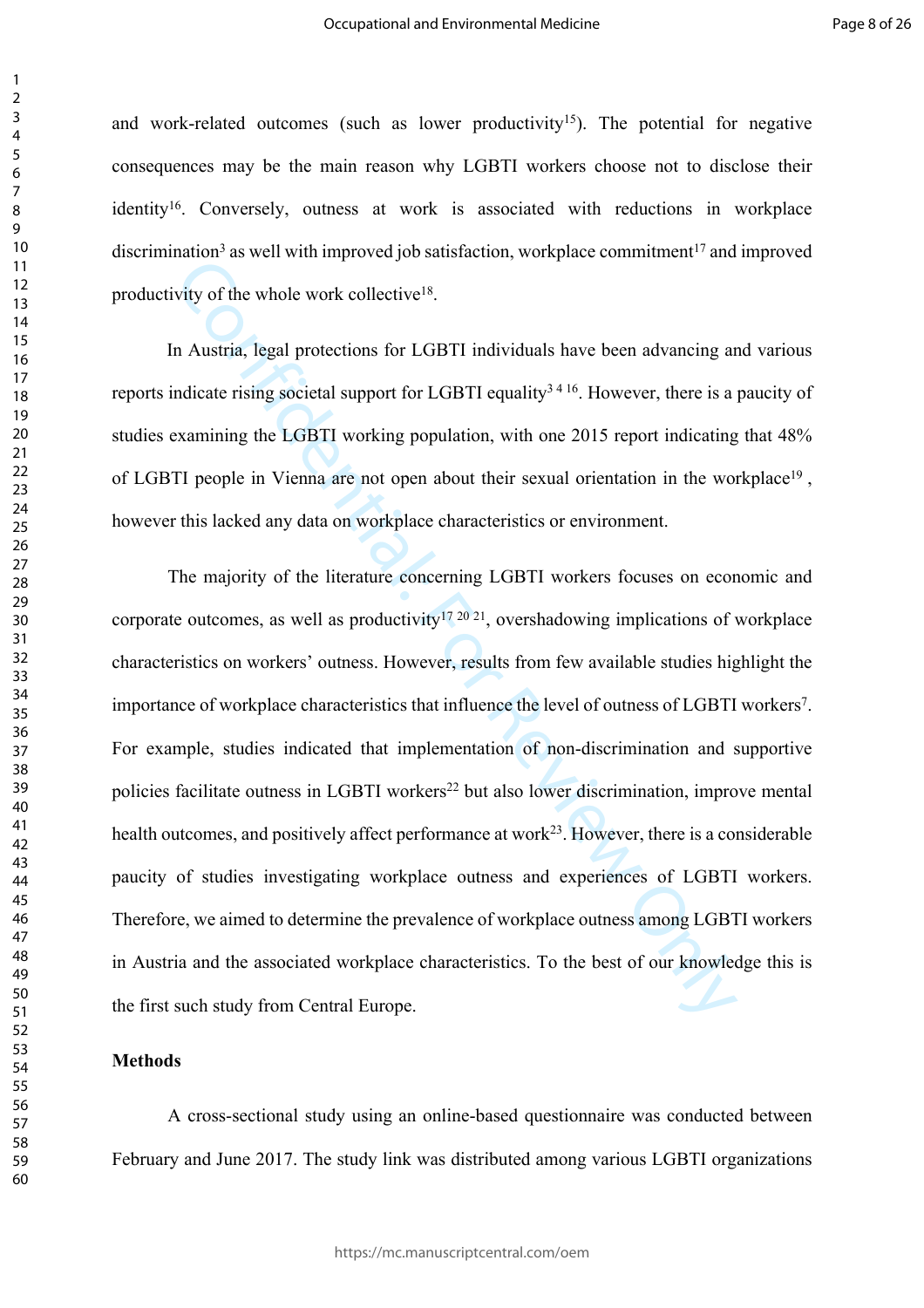in Austria, and the participants were asked to disseminate the link among their own networks. The study was commissioned by the Vienna Chamber of Labour, who examined and approved the questionnaire and methodology. Given that this paper presents a secondary analysis of data, no other ethical approval was sought. Participants were anonymous, with no personal information being asked, as well as no email or IP addresses being saved. Participation was voluntary and was conducted in accordance with the Helsinki declaration in its current revision.

#### *Study population*

Participants between 16 and 65 years of age, residing in Austria, who were in paid employment and self-identify as a gender- and/or sexual minority were included in the study.

#### *Questionnaire*

Overall, the questionnaire consisted of 50 questions, which were multiple and single choice and were specifically designed for this study. The questionnaire addressed, outness at the workplace, sociodemographic characteristics, workplace characteristics, and protections against discrimination at the workplace and took roughly 10 minutes to complete.

# *Outness at the workplace*

 could choose from a Likert type scale (1-5) including *(1) Yes, with all; (2) Yes, with most; (3)*  Consumeration and solution. Therefore the monopological is not<br>ion being asked, as well as no email or IP addresses being saved. Particip<br>yand was conducted in accordance with the Helsinki declaration in its curren<br>pulati Outness at the workplace was determined using the question "*Are you "out" as LGBTI when it comes to the following persons in your private and professional environment: immediate colleagues, other coworkers, superiors, and clients*". For each category, participants *Yes, with some; (4) No, and (5) Not applicable.* Participants (n=16) who chose "not applicable" across all categories or did not disclose any information about their outness status at the workplace were excluded from analysis. We calculated a score based on the outcomes and dichotomized the workplace outness based on a median split, with lower scores indicating higher degrees of outness.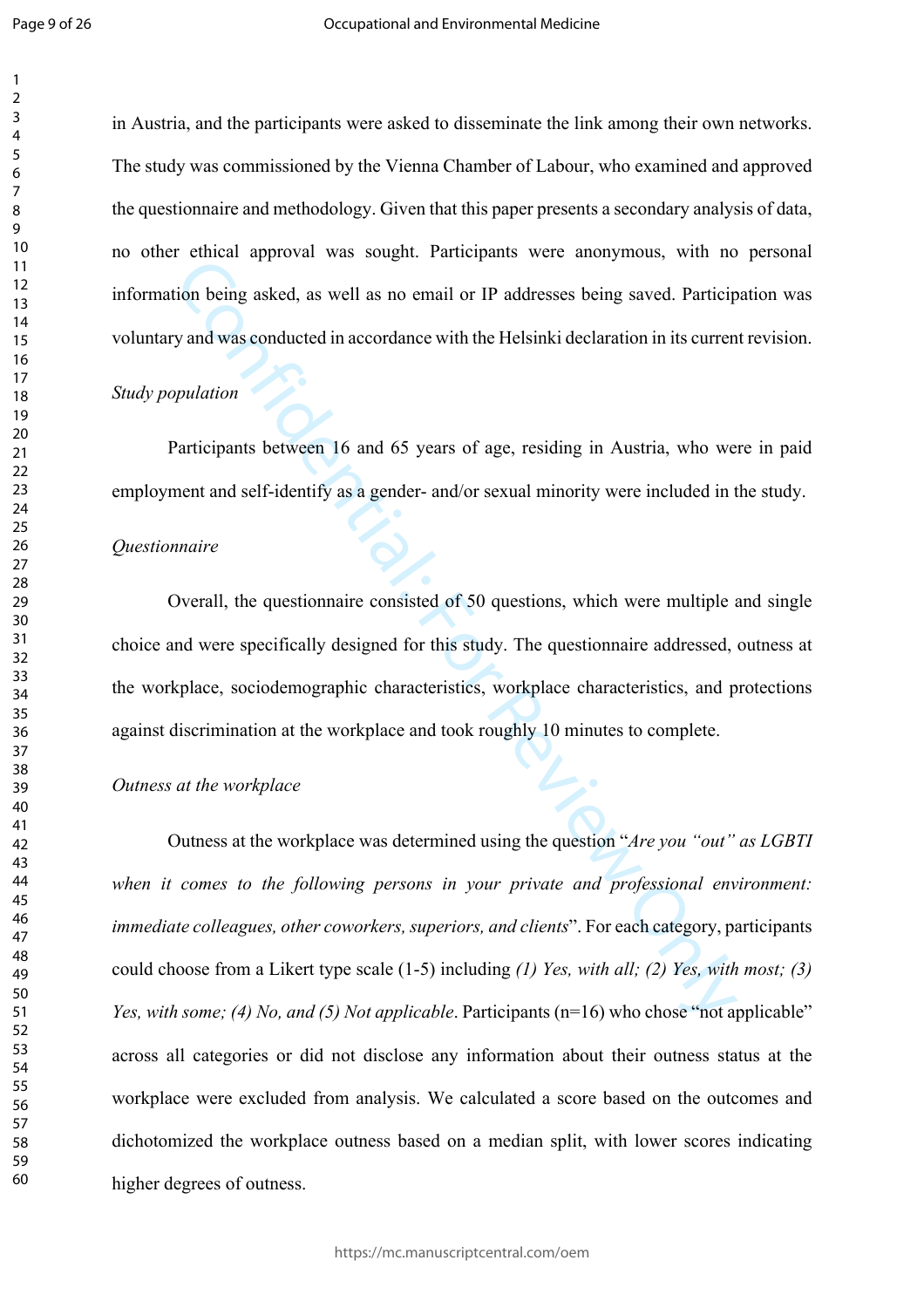*Covariates* 

# Sexual- and gender identity

ou describe your sexual orientation?" (1) Gay; (2) Lesbian; (3) Bisexual; (5) Other (please note); (6) I don't want to assign myself, and "Ileady and "Constant" (1) born as a woman and living as a woman and living as a ma Sexual- and gender identity were ascertained with the following two questions; "*How would you describe your sexual orientation?*" *(1) Gay; (2) Lesbian; (3) Bisexual; (4) Heterosexual; (5) Other (please note); (6) I don't want to assign myself*, and "*How do you define your sex or gender self-image?*" *(1) born as a woman and living as a woman; (2) born as a man and living as a man; (3) born as a man and living as a woman; (4) born as a woman and living as a man; (5) born intersexual and living as a man; (6) born intersexual and living as a woman; (7) born intersexual and living neither as a woman nor as a man; (8) other; (9) I don't want to assign myself*.

# Sociodemographic characteristics

 overall life and work satisfaction (based on agreement with the statements "*I am very satisfied with my life as it is now*" and "*I am happy at my work*" on a 1-4 scale; *1="does not apply at*  Eight questions concerned age, citizenship, migration background, level of education (based on the International Standard Classification of Education, ISCED), living situation, and postal code (to determine the degree of urbanization based on DEGURBA classification), and *all*" and *4="applies fully*").

#### Workplace characteristics

Thirteen questions elicited participants' employment status, working hours, type of employment contract and position level, monthly income from work, employment sector, company size, duration of employment, perceived job security (based on the question "*Do you consider your job as...*" with *1*="very insecure" and *4*="very secure"), general perceived attitude towards LGBTI persons at the workplace (based on agreement with the statement "*How would you assess the general mood and attitude towards LGBTI people and LGBTI*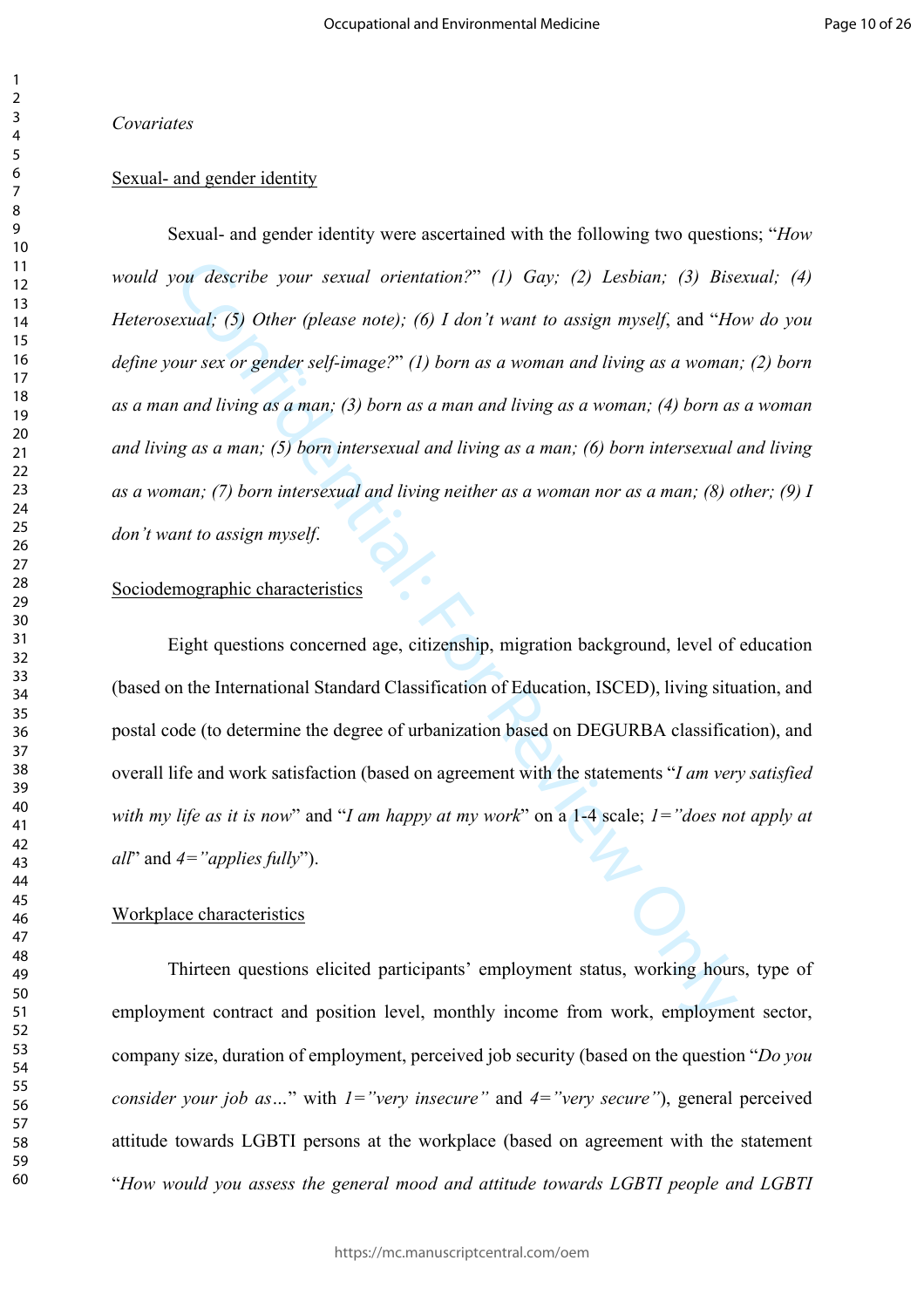*issues at your workplace/work location?*" on a 1-7 scale; *1="very negative"* and *7="very positive"*), and presence of LGBTI supervisors and colleagues.

#### Discrimination protections at the workplace

 whether LGBTI interests are represented therein), presence of a diversity representative, A further eight questions on discrimination protections at the workplace were<br>he presence of guidelines for dealing with LGBTI, presence of a workers' co<br>LGBTI interests are represented therein), presence of a diversity r A further eight questions on discrimination protections at the workplace were included, such as the presence of guidelines for dealing with LGBTI, presence of a workers' council (and presence of a trusted person at work, presence of labor-management contracts to prevent LGBTI-based discrimination, presence of support for LGBTI-networking within the company, and presence of targeted diversity management.

#### *Statistical analysis*

Descriptive analyses included means and standard deviation for metric variables, and categorical variables are presented as frequencies and percentages. To assess differences between workers who were categorized as out at work and those who were not, we used *t*-test and Mann-Whitney-U test, depending on data distribution with Chi-square test being used for differences in categorical variables.

 Statistical analyses were done using SPSS for Windows v26.0, all tests were two tailed, with We performed a multivariable logistic regression model (mutually adjusted, listwise exclusion of cases) to assess which worker and workplace characteristics were associated with workplace outness. Variables in the model were chosen based on the univariate analysis using the cutoff point of  $p<0.2^{24}$ , with the largest group chosen as the reference in the model. *p*-values less than 0.05 denoting statistical significance.

#### **Results**

# *Sample characteristics*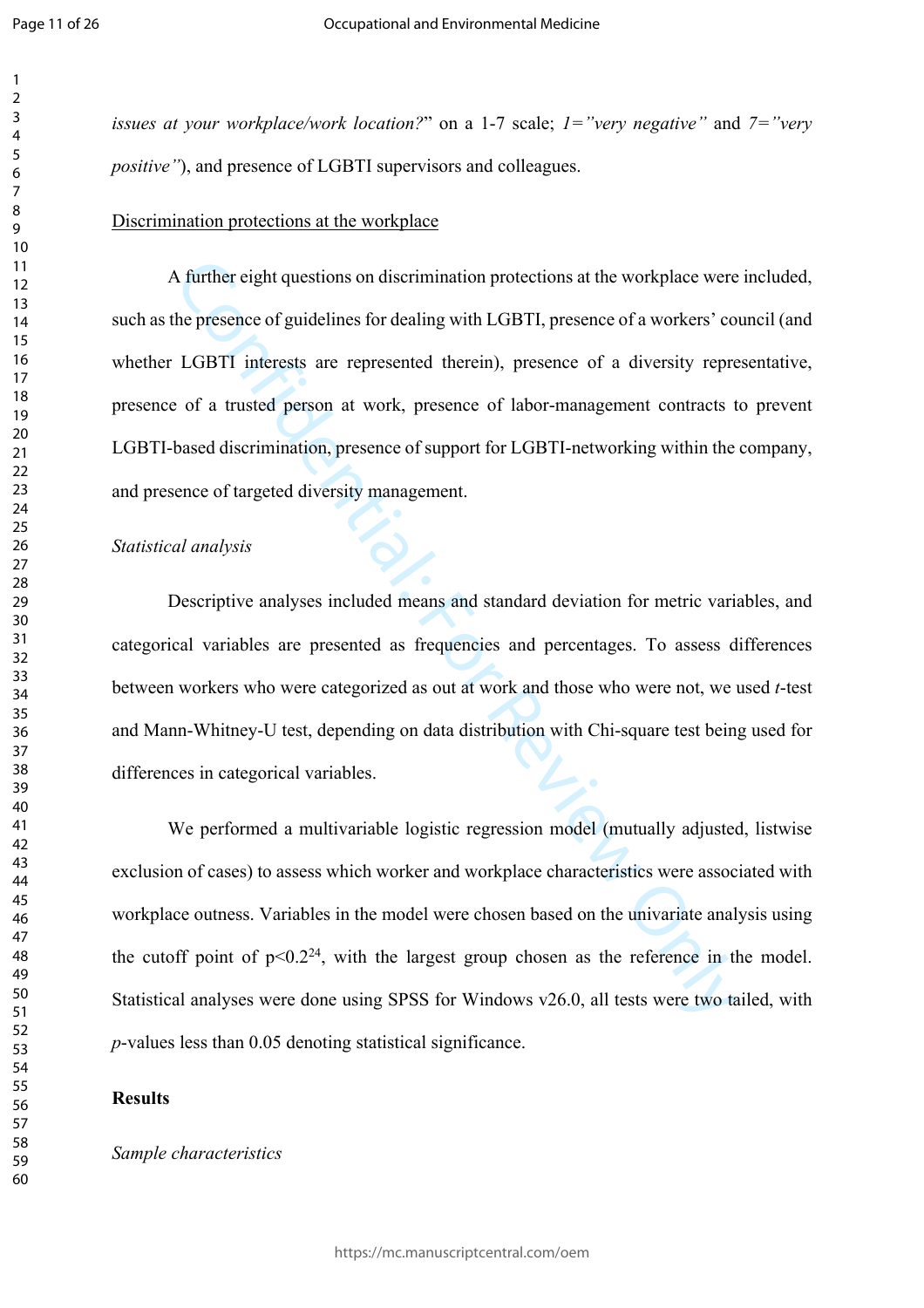(56.5%), but no outed LGBTI superiors (69.2%), with the overall job perception as "safe" (*M*  A total of 1268 individuals participated in the study. Cases were excluded if data on sexual orientation or gender identity were missing or if there were more than 50% missing entries. Overall, 1177 (93%) participants were included in our analysis with  $51.6\%$  ( $n = 608$ ) reporting being out at the workplace. Descriptive characteristics of the study sample and differences based on outness at the workplace are shown in Table 1. Most participants were sexual minority and cisgender (68.6%;  $n = 808$ ) young adults (39.1%; 26-35 years old), had tertiary level education (43.9%), were living with a partner (35.9%), had full-time employment (63.9%), held their current position for less than 3 years (44.3%), had LGBTI coworkers =3.15) and their work environment as LGBTI-friendly (*M* = 5.14; SD 1.45).

#### *Factors associated with outness: univariate analysis*

below that the workplace. Hostenpiere but<br>and the last of the state of the state of the state of the state of<br>ses based on outness at the workplace are shown in Table 1. Most particip<br>inority and eisgender (68.6%;  $n = 808$ The univariate analysis revealed significant differences between participants who were out at work and those who were not with respect to the following variables (Table 1): sexual and gender identity, age, migration background, living situation, managing responsibility, company size, duration of employment at current workplace, perceived job stability, perceived workplace LGBTI friendliness, happiness in life, happiness at work, having LGBTI coworkers or superiors, having a labor-management anti-discrimination contract, targeted diversity management, and worker council protections.

# *Factors associated with outness: multivariate regression model*

 anti-discrimination guidelines in the workplace was associated with two times lower likelihood Associations between workplace outness, workplace and sociodemographic characteristics are presented in Table 2. Participants who self-identified as bisexual were 2.17 times more likely to conceal their sexual orientation or gender identity at work. Presence of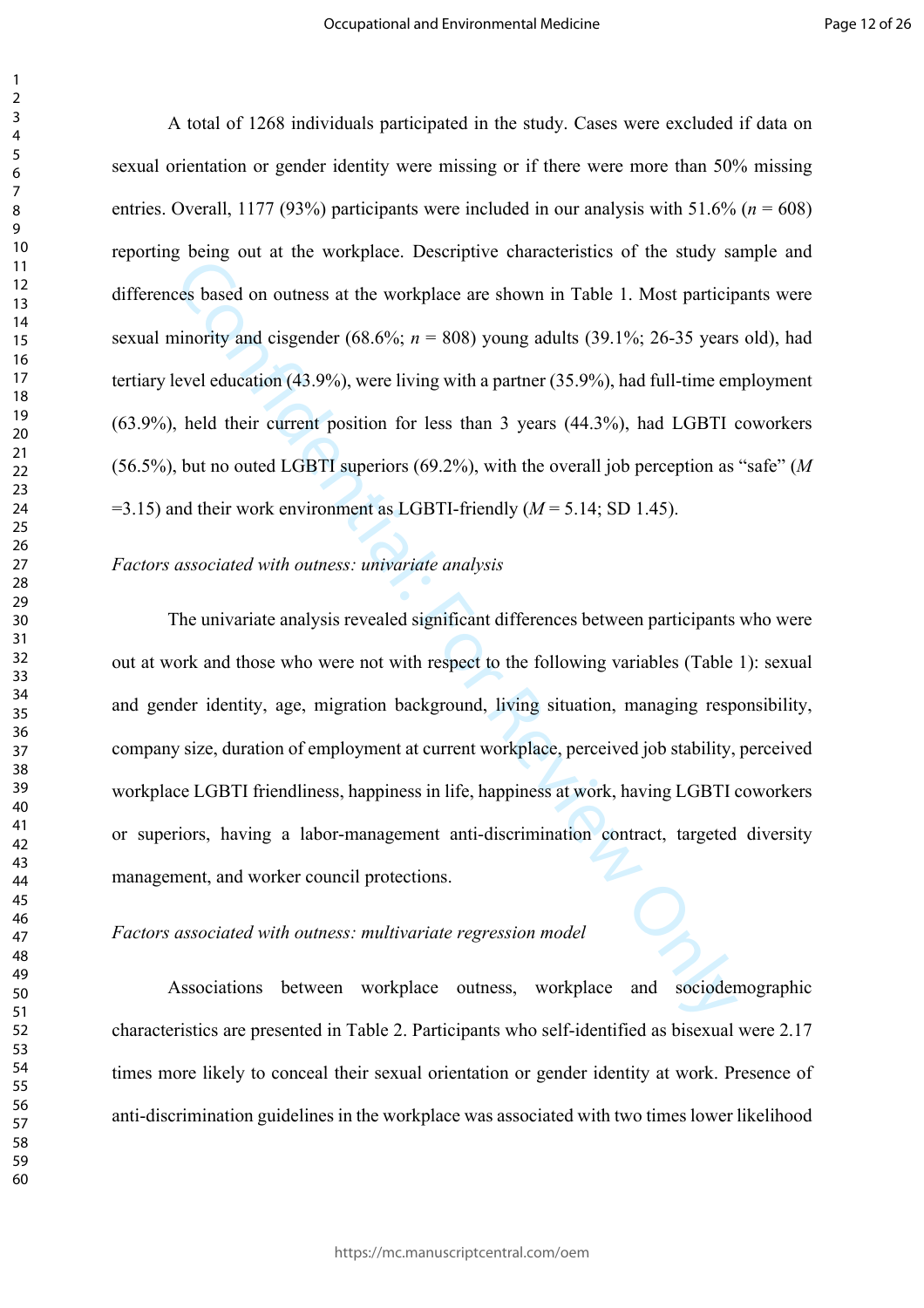of being out at work. Those who reported living alone or living in shared accommodations were also two times less likely to be out at work.

Participants who were working for more than 10 years at the same workplace, middleaged workers (35-50) had higher odds to be out at the workplace. Workplace characteristics significantly associated with higher likelihoods of workplace outness were: perceived LGBTI friendliness, having a workers' council and a labor management anti-discrimination contract (Table 2).

#### **Discussion**

 Our study explored workplace and workers` characteristics and their associations with our model we found higher likelihoods of outness at work among workers aged 36-50, who workplace friendliness, had a presence of work council protections, and a labor-management anti-discrimination contract. The opposite was found for those who identified as bisexual, had anti-discrimination guidelines at work, were living alone, or in shared households without a rkers (35-50) had higher odds to be out at the workplace. Workplace chare<br>the associated with higher likelihoods of workplace outness were: perceives<br>s, having a workers' council and a labor management anti-discrimination<br> being out in the workplace among a sample of LGBTI workers in Austria. Overall, 1177 workers were analyzed with half of our participants reporting being out in the workplace. In had worked for more than 10 years at the same workplace, that positively perceived LGBTI partner (Table 2).

 There is a lack of literature examining the prevalence of workplace outness and workplace characteristics. However, a recent report by FRA stated that EU-wide around 26% of participants hid their sexual orientation at work 3. A study by Lloren and Parini in a Swiss sample or LGBTI workers reported overall outness of 87% <sup>25</sup>, with only 42% of workers being out to everyone. The difference in the reported prevalence of workplace outness most likely stems from the way outness was conceptualized and measured in our respective studies.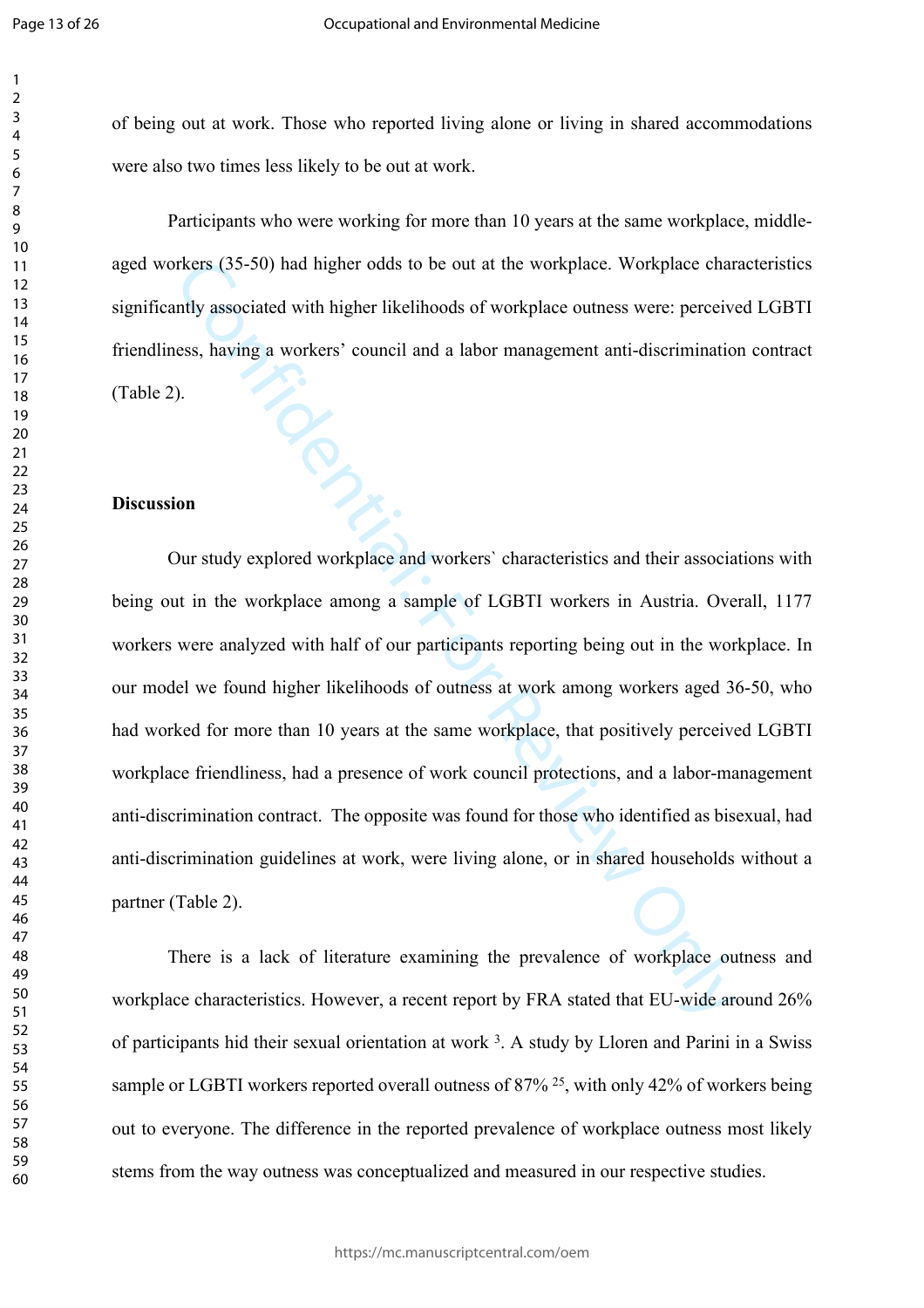untrustworthy or promiscuous . Such attitudes seem to stem most from non-bisexual men  $29$ <sup>31</sup>. Due to these circumstances, bisexual employees are often silenced or invisible due to discrimination from other sexual minorities but also the heterosexual majority , which may Example the state of the state of the state of the state of the state of the state of the state of the state and homophobia, leading to a unique form of minority stress in bisexual in cual people thus face double stigmati Our sample included 808 (68.6%) gay lesbian participants and 221 (18.8%) bisexual respondents who were more frequently identified as "not out" (13.5% vs 24.4%) and were found to be 2.17 times more likely to conceal their identity at the workplace. These findings are consistent with other studies 10 26 27. Bisexual individuals are widely exposed to both biphobia and homophobia, leading to a unique form of minority stress in bisexual individuals 28. Bisexual people thus face double stigmatization by being discriminated not only by the heterosexual majority but also by other sexual minorities <sup>28</sup> often by denying the existence or legitimacy of a bisexual identity 29 or being ascribed bi-negative stereotypes such as being lead to internalized biphobia 27 that appears to be more detrimental if associated with discrimination from gay and lesbian peers 32. In order to increase the level of outness at workplaces it is important to acknowledge the double stigma experienced by bisexual employees by actively increasing awareness of bisexual identities and their explicit inclusivity in anti-discriminatory policies, in turn leading to higher levels of perceived safety 33.

workplace <sup>34 35</sup>. There is a general lack of studies specifically examining non-cis gender Even though gender minority groups share some discriminatory experiences with sexual minority groups, they are likely to be faced with distinct and unique challenges in the participants of the workforce <sup>36</sup>, possibly due to the relatively lower visibility under the LGBTI identity umbrella. However, the second EU-wide LGBTI survey in 2019 showed a rise in perceived workplace discrimination in trans-respondents (36%) compared to the first survey in 2012 (22%), whereas the rise was notably lower for lesbian, gay, and bisexual respondents (21% vs. 19%) 3 16. Transgender workers made up 7.5% of our study sample with differences among sexual orientation and gender identity groups being significant vis-à-vis workplace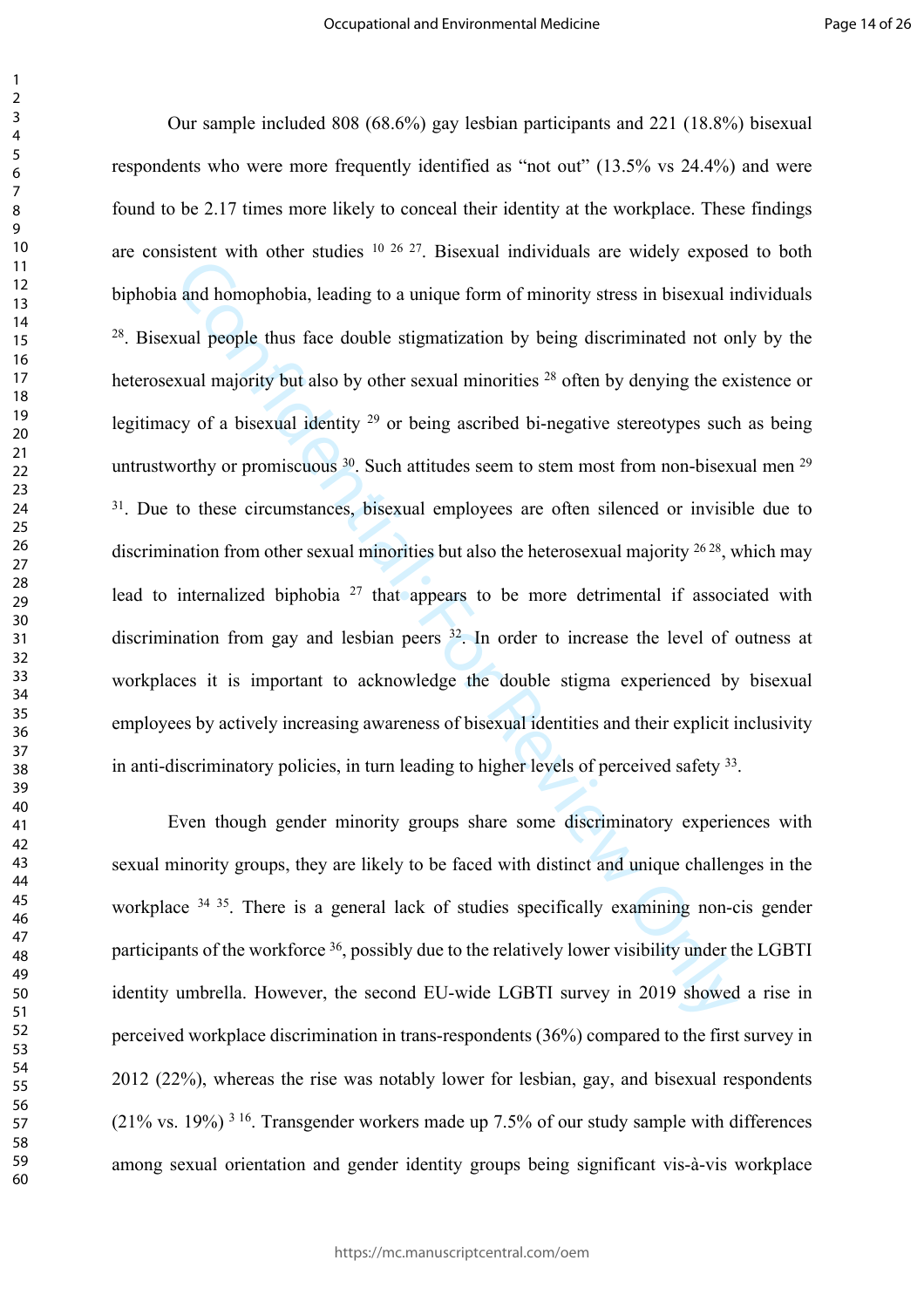legal procedures) might force non cis-gender workers to come out at work, which combined change the gender assigned to them at birth. Negative consequences of "forced" outing in trans outness, however a non-cis gender identity was not found to be significantly associated with workplace outness in the regression model. Moreover, in absolute numbers, trans and intersex respondents were more commonly out  $(9.7\%, n=59)$  than not  $(5.1\%, n=29)$ . The long and complicated process of gender transitioning and recognition (including medical, social, and with social and legal identity recognition issues might lead to greater vulnerability. It has been reported that trans-employees face more physical violence in the workplace than sexual minority employees 9. Even though Austrian and EU law prohibits workplace discrimination based on gender identity, these protections lose their meaning when one is unable to legally workers could be improved by targeted anti-discrimination measures and wider legal change.

External interestingly, our results and split and the procedure and split forces and split force in on the second terms of the split and legal identity recognition issues might lead to greater vulnerability. I<br>that trans-e Interestingly, our results also showed that the presence of anti-discrimination guidelines at the workplace was associated with less outness. Even though these may have been introduced to reduce discrimination at work, or to mitigate against problematic workplace circumstances, they are nevertheless a "softer" form of protection and thus their efficacy depends on how seriously employees and supervisors take them, and the extent to which they may not be uniformly interpreted and applied throughout all parts of the same organization <sup>37</sup>. This was seen in our study where labor-management contracts with discrimination protections, were found to be associated with two times higher odds of outness at work. Studies have shown that organizations, with enacted workplace protections, also enjoy higher outness levels in LGBTI employees <sup>22</sup>, which is consistent with our findings. Also, it is important to note that our study focused on measures specifically targeting discrimination against sexual and/or gender minorities. Non-discriminatory measures that are not specifically focusing on LGBTI discrimination might not achieve the same results. The difference may also be explained by the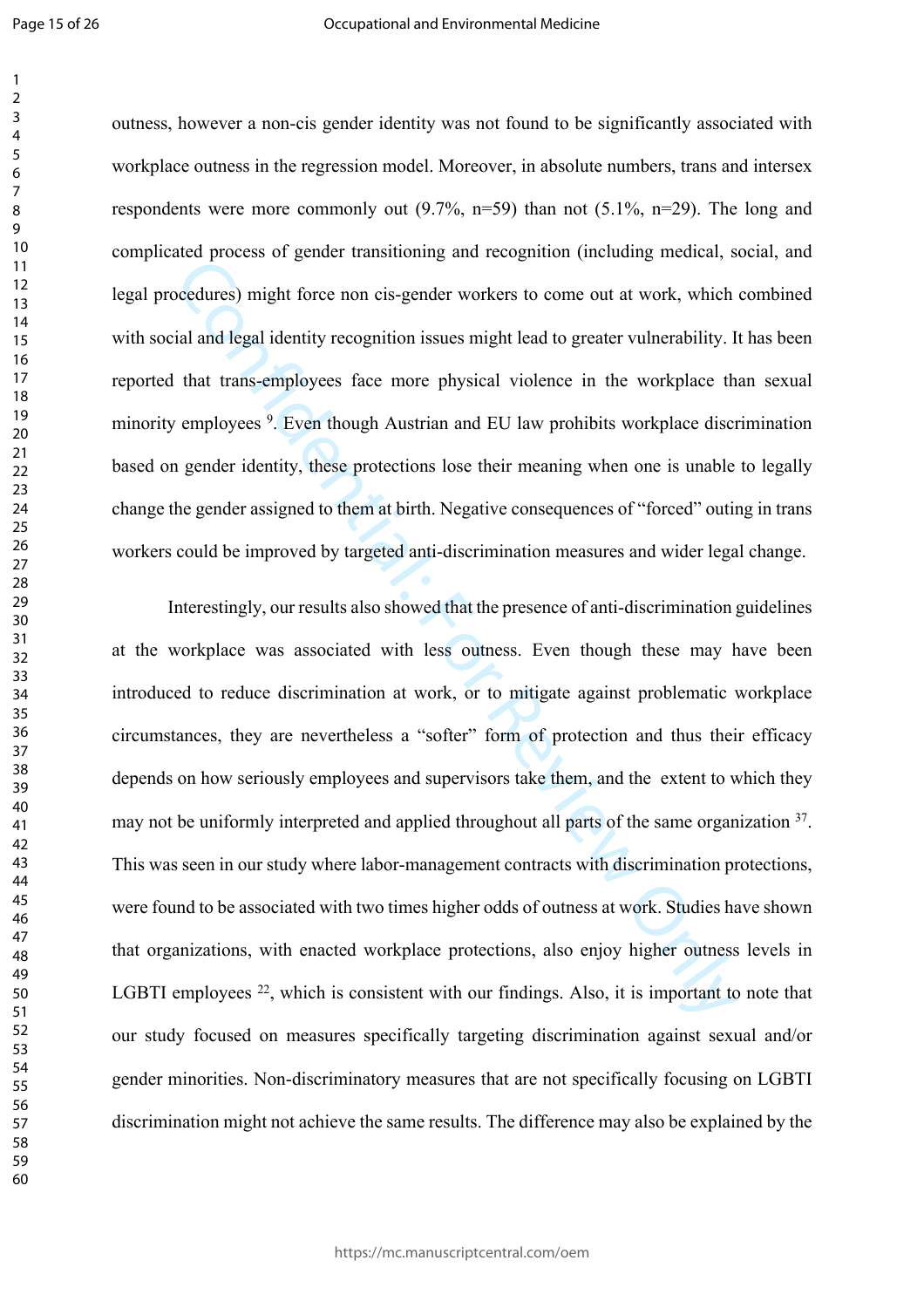top-down nature of guidelines, as opposed to horizontal impact of anti-discrimination contracts.

 more commonly underrepresented in this type of research. To our knowledge, this is one of the exploring these issues in a central European context. Further, the use of an extensive of the study include a large sample of bisexual and transgender individuals<br>mmonly underrepresented in this type of research. To our knowledge, this is<br>amples of LGBTI individuals focusing on workplace outness, and the t<br>g While our Austria-based LGBTI sample predominantly consists of gay men, one of the strengths of the study include a large sample of bisexual and transgender individuals, who are largest samples of LGBTI individuals focusing on workplace outness, and the first study questionnaire covering different areas of workplace characteristics provides a robust and indepth picture of the experiences of LGBTI workers. This study was open to workers from a variety of occupational sectors and workplace sizes, further underpinning the variety of workbased experiences captured. However, our study results need to be viewed in light of some inherent limitations. An important limitation was the recruitment strategy with self-selection of the study participants. Data collection occurred online, which might have led to overrepresentation of younger, more educated, urban and affluent participants, causing an overestimation of outness at work. Furthermore, the questionnaire was propagated through personal contacts of already recruited individuals, which might have further contributed to the selection bias by oversampling similar participants. For the purposes of our analysis, our characterization of outness at work was dichotomized via a median split, which can be argued dilutes inherent sample heterogeneity and inevitably this prevented us from stratifying degrees of outness (and related characteristics) among respondents. This may lead to an overrepresentation of risk as indicated by the odds ratio. However, recent evidence does provide a defense of this analytical technique<sup>38</sup>. Further, outness as a construct is multifarious and non-uniformly described in the literature with a range of antecedents and individual consequences. Even though a worker was considered out, their disclosure might not have had an impact on the way they were perceived by their employer or their perceptions of their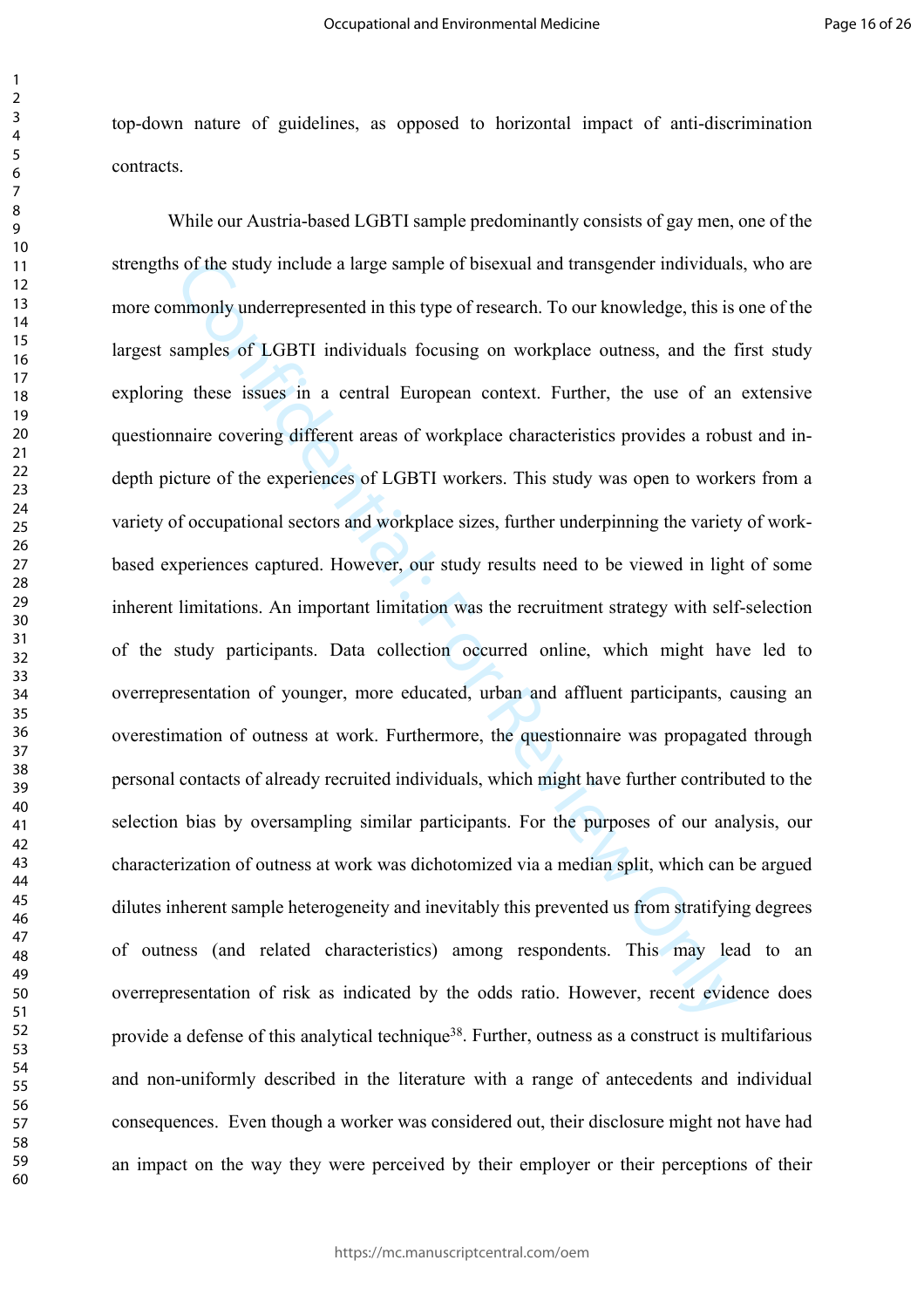These Test and to the thin deta- analysis in an Adelmar content to duration<br>ovides a useful benchmark for future, more nuanced assessments of this is<br>antion often starts before employment, with LGBTI individuals facing er<br> workplace. Indeed, in our analysis happiness at work and happiness with life did not predict employee outness which may, in part, be attributable to workplace happiness being understood by respondents as reflecting their own workplace self-efficacy and career development opportunities. As this is the first such analysis in an Austrian context to our knowledge, this study provides a useful benchmark for future, more nuanced assessments of this issue. Also, discrimination often starts before employment, with LGBTI individuals facing employment issues due to their identity . It could therefore be that an a priori selection occurred, where LGBTI employees from organizations already providing a friendly workplace environment were more likely to respond. The sample consisted mostly of middle-aged employees. Considering the rapid development of legislative protections of LGBTI individuals in general, younger individuals may have had more protections than their older counterparts <sup>1</sup>. Moreover, social attitudes are rapidly improving across countries <sup>4</sup>, with rising numbers of young people being open about their identity at school and at work <sup>3</sup>. Increased visibility and decreased stigma of younger LGBTI workers might translate to a more accepting workplace culture. Moreover, given the low representation of trans and intersex participants in our study we were unable to investigate the specific aspects of their experiences. The overall lack of literature on the experiences of trans workers has been noted 36.

 and identity characteristics in a longitudinal study design might provide further insights into This study employed a cross-sectional design, making it impossible to investigate causal links between workplace characteristics and outness, with a probability of reverse causation that cannot be definitively excluded. For example, , important associations were found that require further exploration in longitudinal designs. Finally, an intersectional approach would be needed to identify specific challenges faced by the various LGBTI subgroups 40. Taking into account the interplay of participants' sociodemographic, workplace,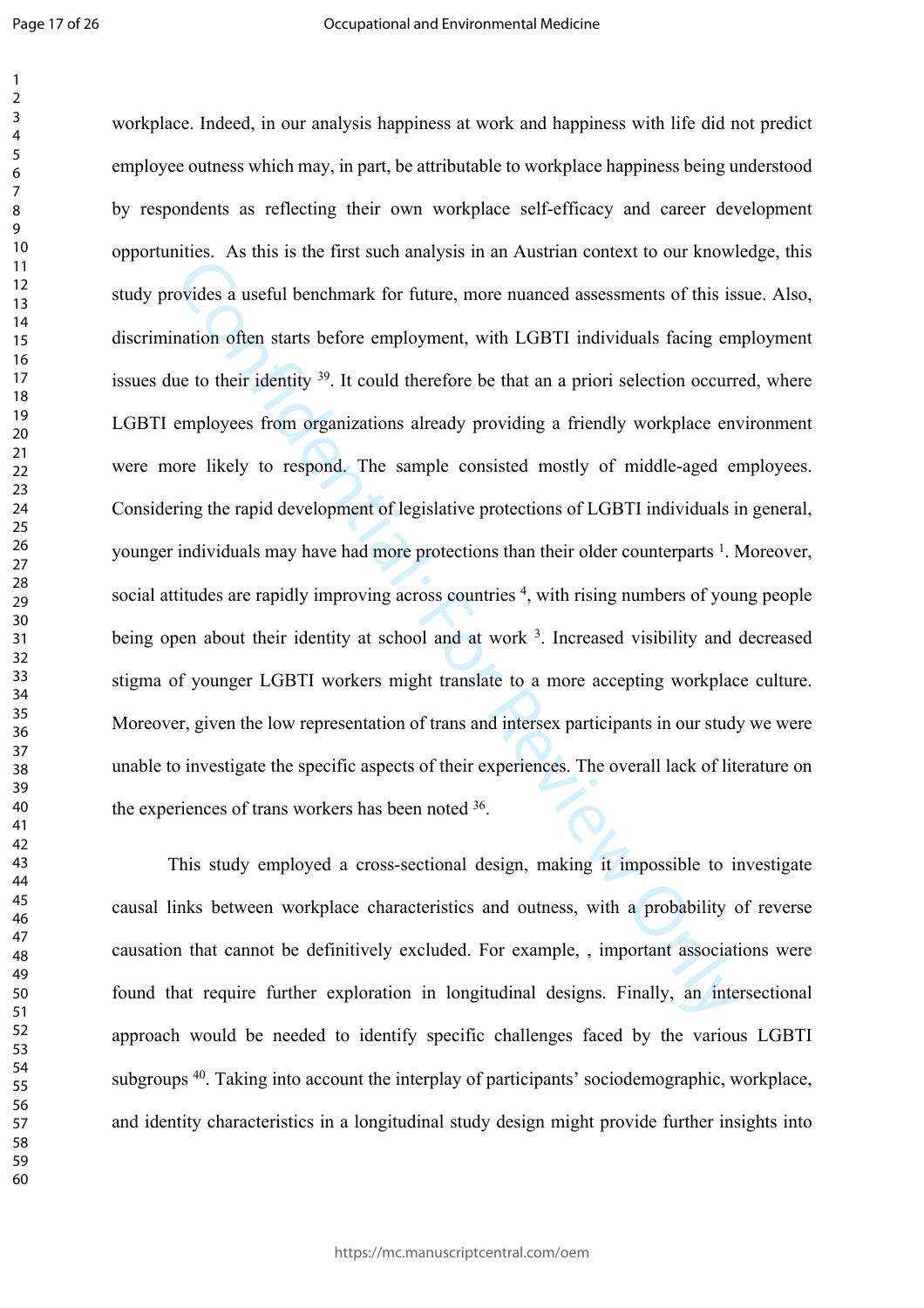how to increase visibility and provide support for the most marginalized members of the workforce, in a rapidly changing societal and legal climate.

# **Conclusions and relevance**

 at the workplace. Our analysis showed that participants who identified as bisexual and those living alone had the lowest levels of outness, and those enjoying longer duration of France and relevance<br>
and relevance<br>
and row study on 1177 participants, we found that 52% of LGBTI participants<br>
orkylace. Our analysis showed that participants who identified as bisexual<br>
lone had the lowest levels of ou In our study on 1177 participants, we found that 52% of LGBTI participants were out employment and binding internal non-discrimination contracts had the higher odds of being out at the workplace. In terms of managerial workplace intervention, we saw that more elaborate labor management contracts of non-discrimination were found to be associated with higher odds of outness at work. An overall accepting workplace culture was also associated with higher odds of workplace outness. Changes in these workplace characteristics would increase visibility of LGBTI workers and lead to a better promotion of diversity in the workplace.

#### **Statements**

#### a. Contributorship

L.M., I.G. conceived the study and did a formal analysis. D.S. and M.Z. data curation. L.M. original manuscript draft. All authors made considerable contributions in the final manuscript draft and approved it for submission.

#### b. Funding

This secondary analysis did not receive any third-party funding. Data collection and primary analysis were financed by the Vienna Chamber of Labour, who had no involvement with this analysis, its interpretation, or manuscript preparation. Funding number - Not Applicable.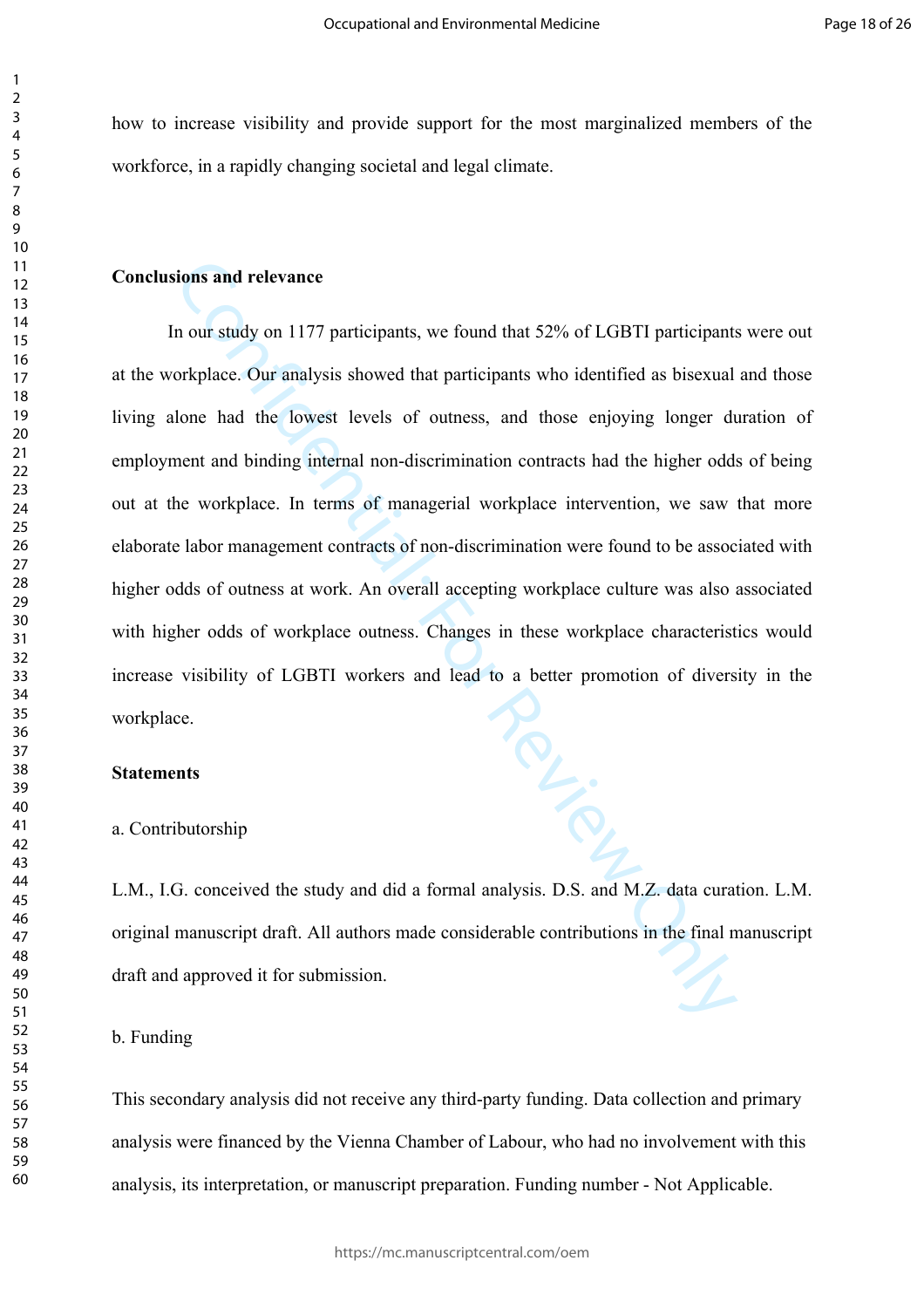c. Competing interests

The authors declare no conflict of interest.

d. Data Sharing/Data availability

Data will be available upon reasonable request from the corresponding author.

e. Ethics Approval Statement (Applicable for Research/Original Articles)

I be available upon reasonable request from the corresponding author.<br>
Approval Statement (Applicable for Research/Original Articles)<br>
secondary analysis of previously gathered and available data. The study proved by the V This is a secondary analysis of previously gathered and available data. The study protocol was approved by the Vienna Chamber of Labour. Ethics approval number - Not Applicable.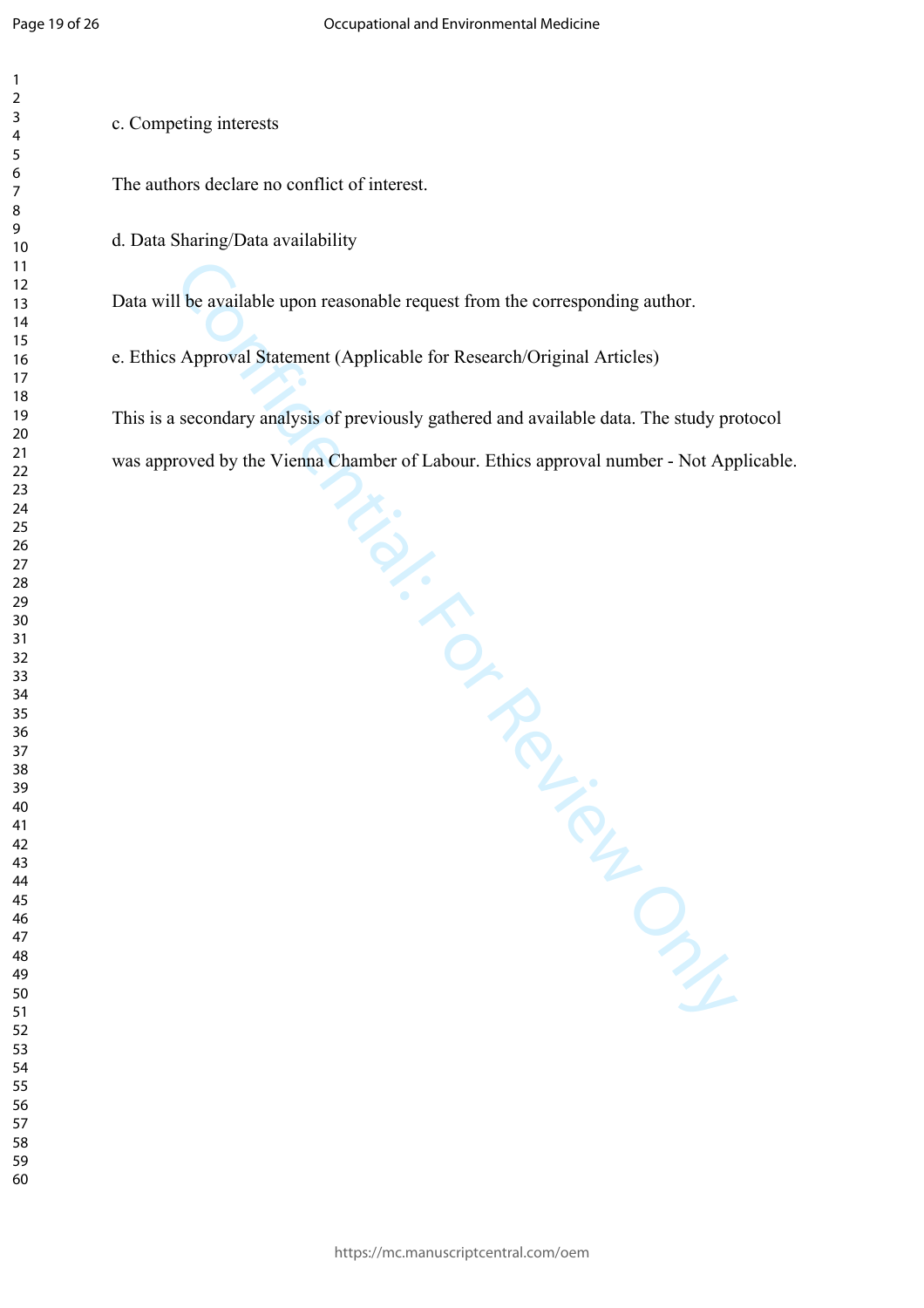# Table 1. Sociodemographic and work-related characteristics of the study population stratified

by outness status

| Variable % (n)                     | <b>Total</b>      | Out            | Not out        | $\mathbf{p}$ |
|------------------------------------|-------------------|----------------|----------------|--------------|
|                                    | 100%              |                |                |              |
|                                    | $(N=1177)$        | 51.66% (608)   | 48.34% (569)   |              |
| <b>Sexual and gender identity</b>  |                   |                |                | < 0.001      |
| Gay mer                            | $40.0\%$ (471)    | 44.1% (268)    | $35.7\% (203)$ |              |
| Lesbian younen                     | 28.6% (337)       | 28.9% (176)    | 28.3% (161)    |              |
| Bisexual men/v omen                | 18.8% (221)       | $13.5\%$ (82)  | 24.4% (139)    |              |
| Trans* and Intersex people         | $7.5\%$ (88)      | $9.7\%$ (59)   | $5.1\%$ (29)   |              |
| Other sexual and gender identity   | $5.1\%$ (60)      | $3.8\%$ (23)   | $6.5\%$ (37)   |              |
| Age                                |                   |                |                | < 0.001      |
| $16 - 25$                          | 15.5% (182)       | $12.3\%$ (75)  | $18.8\%$ (107) |              |
| $26 - 35$                          | 39.1% (460)       | 33.7% (205)    | 44.8% (255)    |              |
| $36 - 50$                          | 35.4% (417)       | 42.4% (258)    | 27.9% (159)    |              |
| $51 - 65$                          | $10.0\%$ (118)    | $11.5\%$ (70)  | $8.4\%$ (48)   |              |
| Austrian citizenship               |                   |                |                | 0.280        |
| Yes                                | 70.6% (831)       | $69.6\%$ (423) | 71.7% (408)    |              |
| No                                 | $8.2\%$ (97)      | $9.0\%$ (55)   | $7.4\%$ (42)   |              |
| <b>Migration background</b>        |                   |                |                | 0.021        |
| Yes                                | $22.0\% (270)$    | $25.5\%$ (155) | $20.2\%$ (115) |              |
| N <sub>o</sub>                     | $55.9\%$ (658)    | 53.1% (323)    | 58.9% (335)    |              |
| <b>Education</b>                   |                   |                |                | 0.081        |
| Primary / vocational (ISCED 2-3)   | $13.9\%$ (16.1)   | $15.8\%$ (96)  | $12.0\%$ (68)  |              |
| Secondary (ISCED 4-5)              | $21.1\%$ $(24\%)$ | 20.9% (127)    | 21.3% (121)    |              |
| Tertiary (ISCED 6-8)               | $43.9\%$ (517)    | $42.1\% (256)$ | $45.9\% (261)$ |              |
| <b>Living situation</b>            |                   |                |                | < 0.001      |
| Alone                              | 26.9% (317)       | $22.0\%$ (140) | $31.1\%$ (177) |              |
| With partner                       | 35.9% (422)       | $4(x^2)(246)$  | 30.9% (176)    |              |
| With partner and child(ren)        | $4.2\%$ (50)      | $5.6\%$ (34)   | $2.8\%$ (16)   |              |
| Other (flat sharing, with parents, |                   |                |                |              |
| $etc.$ )                           | $11.6\%$ (137)    | $9.4\%$ (57)   | $14.1\%$ (80)  |              |
| <b>Urbanisation</b>                |                   |                |                | 0.626        |
| Cities (densely populated)         | 53.8% (633)       | 53.0% (322)    | $54.7\%$ (311) |              |
| Towns and suburbs (intermediate)   | $10.3\%$ (121)    | $11.0\%$ (67)  | $9.5\%$ (54)   |              |
| Rural areas (thinly populated)     | $11.0\%$ (130)    | $10.7\%$ (65)  | $11.4\%$ (65)  |              |
| <b>Employment status</b>           |                   |                |                | 0.433        |
| >35h/week (full time)              | 63.9% (752)       | 62.8% (382)    | 65.0% (370)    |              |
| <35h/week (part time)              | $36.1\% (425)$    | 37.2% (226)    | 35.0% (199)    |              |
| <b>Managing responsibility</b>     |                   |                |                | < 0.001      |
| N <sub>o</sub>                     | 81.6% (960)       | 468 (77.0%)    | 86.5% (492)    |              |
| Yes                                | 18.4% (216)       | 139 (22.9%)    | $13.5\%$ (77)  |              |
| Monthly income (after tax)         |                   |                |                | 0.01         |
| up to 1000 EUR                     | $14.2\%$ (167)    | $12.0\%$ (73)  | $16.5\%$ (94)  |              |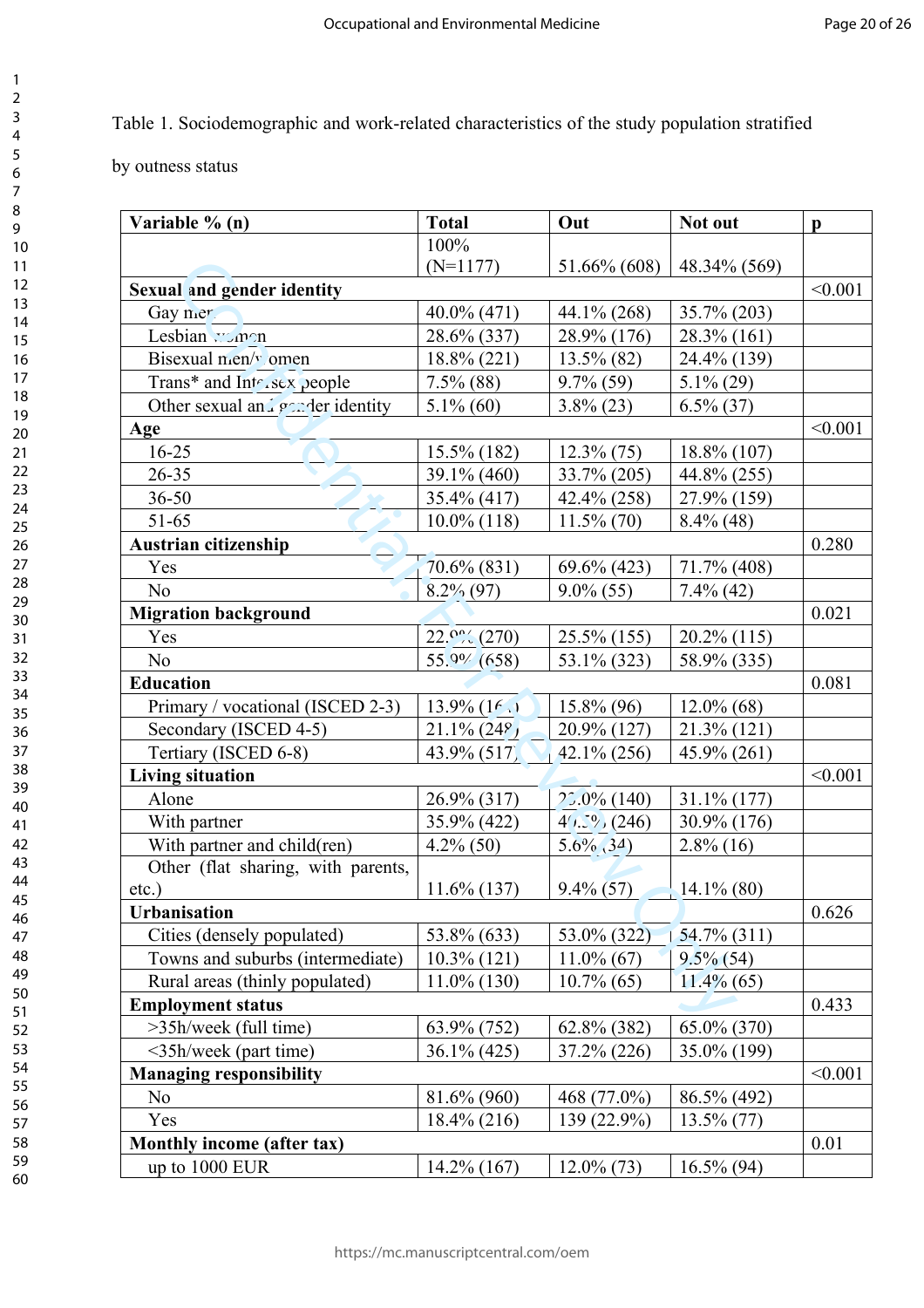| up to 2000 EUR                                                      | 44.3% (521)    | 44.2% (269)    | 44.3% (252)    |         |
|---------------------------------------------------------------------|----------------|----------------|----------------|---------|
| up to 3000 EUR                                                      | 29.8% (351)    | 30.1% (183)    | 29.5% (168)    |         |
| more than 3000 EUR                                                  | $9.4\%$ (111)  | $11.5\%$ (70)  | $7.2\%$ (41)   |         |
| <b>Company size</b>                                                 |                |                |                | 0.003   |
| 1-10 employees                                                      | 20.6% (242)    | 22.7% (138)    | 18.3% (104)    |         |
| 11-50 employees                                                     | 26.8% (315)    | 26.8% (163)    | 26.7% (152)    |         |
| 51-250 employees                                                    | 20.6% (242)    | $18.1\%$ (110) | 23.2% (132)    |         |
| $251$ and more employees                                            | 26.4% (311)    | 23.2% (141)    | 29.9% (170)    |         |
| Duration of employment at current workplace                         |                |                |                | < 0.001 |
| Up to 3 years                                                       | 44.3% (521)    | 35.9% (218)    | 53.3% (303)    |         |
| $4-10$ years                                                        | 32.7% (385)    | 34.2% (208)    | $31.1\%$ (177) |         |
| more than 10 years                                                  | 22.9% (269)    | 29.6% (180)    | $15.6\%$ (89)  |         |
| Perceived job stability, mean (SD)                                  | 3.15(0.69)     | 3.21(0.68)     | 3.10(0.69)     | 0.006   |
| Perceived<br>workplace<br><b>LGBTI</b>                              |                |                |                |         |
| friendliness, mean (SD)                                             | 5.14(1.45)     | 5.69(1.28)     | 4.58(1.40)     | < 0.001 |
| Happiness in life, mean (SD)                                        | 3.24(0.74)     | 3.34(0.72)     | 3.12(0.74)     | < 0.001 |
| Happiness at work, mean (SD)                                        | 3.21(0.88)     | 3.31(0.87)     | 3.11(0.88)     | 0.001   |
| <b>LGBTI</b> coworkers                                              |                |                |                | < 0.001 |
| Present                                                             | 56.5% (665)    | 60.7% (369)    | 52.0% (296)    |         |
| Not present                                                         | $34.4\%$ (405) | $27.6\%$ (168) | $41.7\%$ (237) |         |
| <b>LGBTI</b> superiors                                              |                |                |                | < 0.001 |
| Present                                                             | $21.0\%$ (247) | $26.8\%$ (163) | $14.8\%$ (84)  |         |
| Not present                                                         | $69.2\%$ (814) | 60.9% (370)    | 78.0% (444)    |         |
| <b>Anti-discrimination guidelines</b>                               |                |                |                | 0.144   |
| Present                                                             | 24.6% (290)    | 25.7% (156)    | 23.6% (134)    |         |
| Not present                                                         | $65.3\% (769)$ | $61.7\%$ (375) | 69.2% (394)    |         |
| <b>Diversity representative</b>                                     |                |                |                | 0.408   |
| Present                                                             | $25.6\% (301)$ | 25.8% (157)    | 25.3% (144)    |         |
| Not present                                                         | 64.4% (758)    | 61.5% (374)    | 67.5% (384)    |         |
| Labor-management anti-discrimination contract                       |                |                |                | 0.008   |
| Present                                                             | 31.8% (374)    | 34.2% (208)    | 29.2% (166)    |         |
| Not present                                                         | 58.2% (685)    | $53.1\%$ (323) | $63.6\%$ (362) |         |
| <b>Targeted diversity management</b>                                |                |                |                | 0.031   |
| Present                                                             | $16.8\%$ (198) | $18.6\%$ (113) | $14.9\%$ (85)  |         |
| Not present                                                         | 73.2% (861)    | 68.8% (418)    | 77.9% (443)    |         |
| Work council protections on LGBTI matters (if work council present) |                |                |                | < 0.001 |
| Present                                                             | 25.5% (300)    | 27.6% (168)    | 23.2% (132)    |         |
|                                                                     |                | 24.2% (147)    | 40.2% (229)    |         |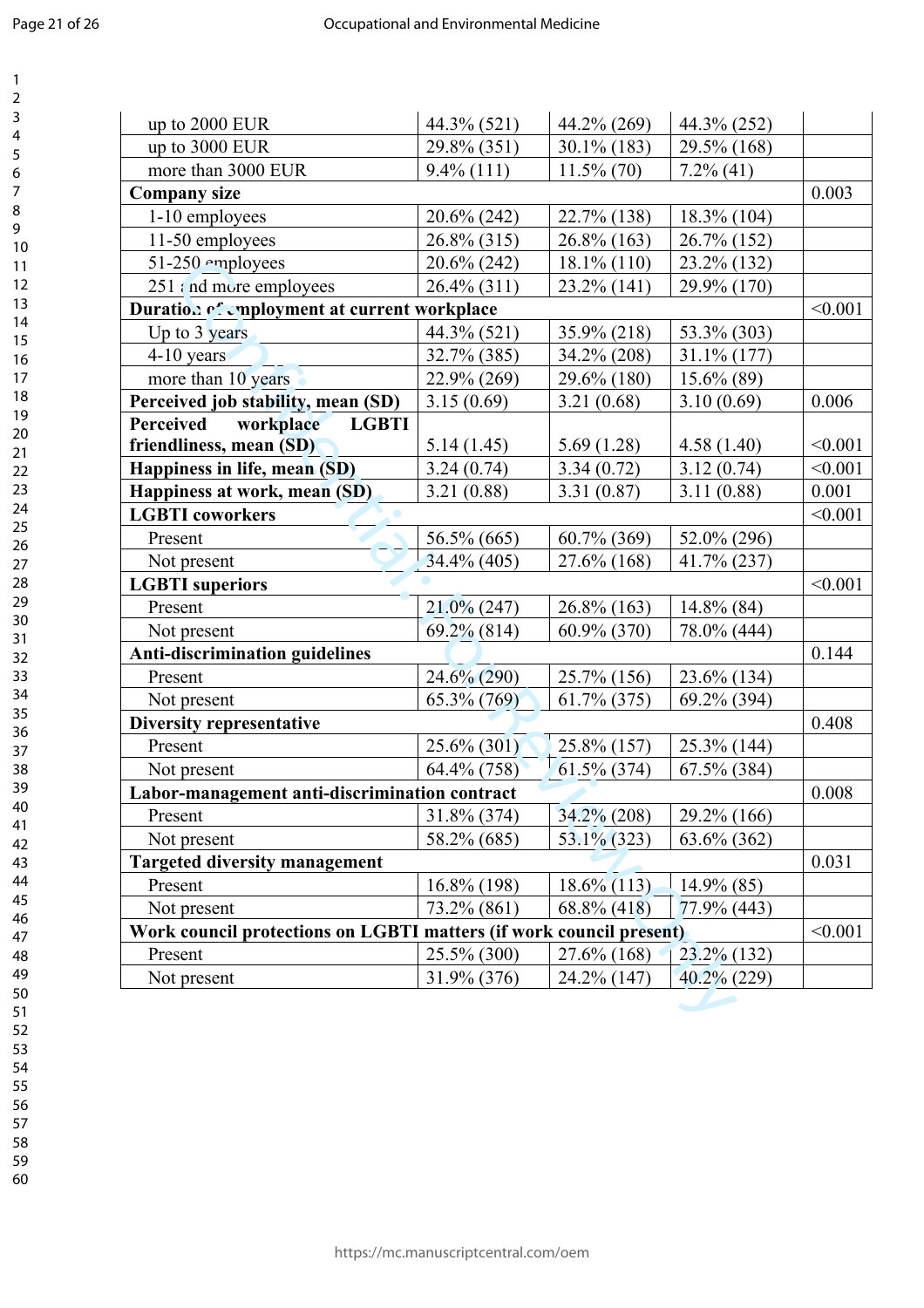univariate analysis were added to the model and are listed below. All variables were entered Table 2. Variables associated with outness status at work. All variables with a  $p<0.2$  in the into the model simultaneously.

| Variable                                                         | <b>OR</b> | 95% CI        | $\mathbf{p}$ |
|------------------------------------------------------------------|-----------|---------------|--------------|
| Sexual and gender identity (Ref: Gay men)                        |           |               |              |
| Lesbian women                                                    | 0.87      | $0.54 - 1.42$ | 0.585        |
| Bisexual men/women                                               | 0.46      | $0.27 - 0.81$ | 0.007        |
| Trans* and Intersex people                                       | 1.33      | $0.51 - 3.50$ | 0.561        |
| Other sexual and gender identity                                 | 0.27      | $0.06 - 1.16$ | 0.079        |
| Age (Ref: 26-35)                                                 |           |               |              |
| $16 - 25$                                                        | 1.33      | $0.63 - 2.84$ | 0.456        |
| $36 - 50$                                                        | 1.74      | $1.07 - 2.85$ | 0.027        |
| $51 - 65$                                                        | 1.36      | $0.64 - 2.88$ | 0.426        |
| With managing responsibility                                     | 1.10      | $0.64 - 1.90$ | 0.721        |
| Monthly income (Ref: up to 2000 EUR)                             |           |               |              |
| up to 1000 EUR                                                   | 0.70      | $0.28 - 1.75$ | 0.445        |
| up to 3000 EUR                                                   | 0.86      | $0.54 - 1.37$ | 0.523        |
| more than 3000 EUR                                               | 0.57      | $0.27 - 1.22$ | 0.145        |
| <b>Company size (Ref: 11-50 employees)</b>                       |           |               |              |
| 1-10 employees                                                   | 1.22      | $0.57 - 2.61$ | 0.601        |
| 51-250 employees                                                 | 1.27      | $0.73 - 2.23$ | 0.401        |
| 251 and more employees                                           | 0.83      | $0.49 - 1.41$ | 0.485        |
| Duration of employment at current workplace (Ref: Up to 3 years) |           |               |              |
| $4-10$ years                                                     | 1.26      | $0.77 - 2.06$ | 0.355        |
| more than 10 years                                               | 2.03      | $1.08 - 3.81$ | 0.027        |
| Perceived job stability                                          | 0.84      | $0.62 - 1.15$ | 0.289        |
| Perceived workplace LGBTI friendliness                           | 1.61      | $1.36 - 1.91$ | < 0.001      |
| <b>LGBTI</b> coworkers not present                               | 0.73      | $0.45 - 1.19$ | 0.202        |
| <b>LGBTI</b> superiors present                                   | 1.57      | $0.97 - 2.54$ | 0.068        |
| Anti-discrimination guidelines present                           | 0.53      | $0.32 - 0.90$ | 0.018        |
| Labor-management anti-discrimination contract present            | 2.02      | $1.23 - 3.32$ | 0.005        |
| <b>Targeted diversity management present</b>                     | 0.96      | $0.57 - 1.61$ | 0.880        |
| Work council protections present                                 | 1.56      | $1.04 - 2.36$ | 0.033        |
| <b>Happiness in life</b>                                         | 1.03      | $0.75 - 1.40$ | 0.877        |
| <b>Happiness at work</b>                                         | 1.18      | $0.92 - 1.52$ | 0.203        |
| With migration background                                        | 1.52      | $0.96 - 2.39$ | 0.073        |
| <b>Education (Ref: Tertiary. ISCED 6-8)</b>                      |           |               |              |
| Primary and vocational. ISCED 2-3                                | 1.63      | $0.91 - 2.91$ | 0.102        |
| Secondary. ISCED 4-5                                             | 0.99      | $0.61 - 1.62$ | 0.969        |
| Living situation (Ref: With partner)                             |           |               |              |
| Alone                                                            | 0.50      | $0.32 - 0.79$ | 0.003        |
| With partner and child(ren)                                      | 1.57      | $0.59 - 4.18$ | 0.365        |
|                                                                  |           |               |              |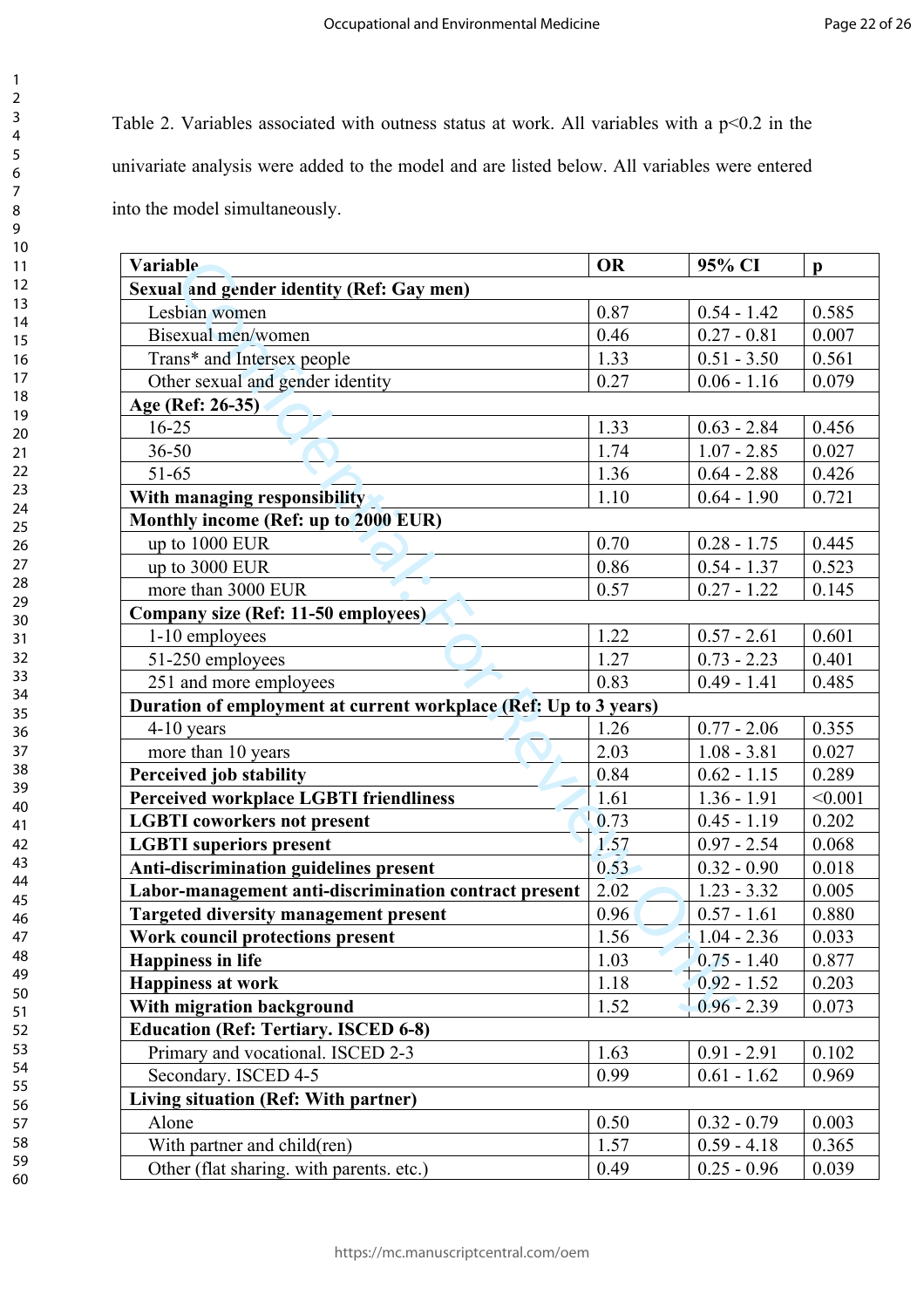# **References**

- Research Center. A survey of LGBT Americans. Attitudes, Experiences and<br>
2. The Maging Times Washington, D.C.: Pew Research Center; 2013 [updated<br>
2013/06/13/. Available from: https://www.pewsocialtrends.org/wp-<br>
2010/06/1 1. Pew Research Center. A survey of LGBT Americans. Attitudes, Experiences and Values in Changing Times Washington, D.C.: Pew Research Center; 2013 [updated 2013/06/13/. Available from: https://www.pewsocialtrends.org/wpcontent/uploads/sites/3/2013/06/SDT\_LGBT-Americans\_06-2013.pdf accessed 13/12/2020 2020.
- 2. Kent NO, Poushter J. The Global Divide on Homosexuality Persists: Pew Research Center, 2020:27.
- 3. Fundamental Rights Agency. A long way to go for LGBTI equality: European Union Agency for Fundamental Rights, 2020:72.
- 4. European Commission. Discrimination in the European Union. Special Eurobarometer. Brussels, Belgium, 2019.
- 5. Priola V, Lasio D, De Simone S, et al. The Sound of Silence. Lesbian, Gay, Bisexual and Transgender Discrimination in 'Inclusive Organizations': The Sound of Silence. *Brit J Manage* 2014;25(3):488-502. doi: 10.1111/1467-8551.12043
- 6. Resnick CA, Galupo MP. Assessing Experiences With LGBT Microaggressions in the Workplace: Development and Validation of the Microaggression Experiences at Work Scale. *J Homosex* 2019;66(10):1380-403. doi: 10.1080/00918369.2018.1542207
- 7. Bauer GR, Hammond R, Travers R, et al. "I Don't Think This Is Theoretical; This Is Our Lives": How Erasure Impacts Health Care for Transgender People. *J Assoc Nurses AIDS Care* 2009;20(5):348-61. doi: 10.1016/j.jana.2009.07.004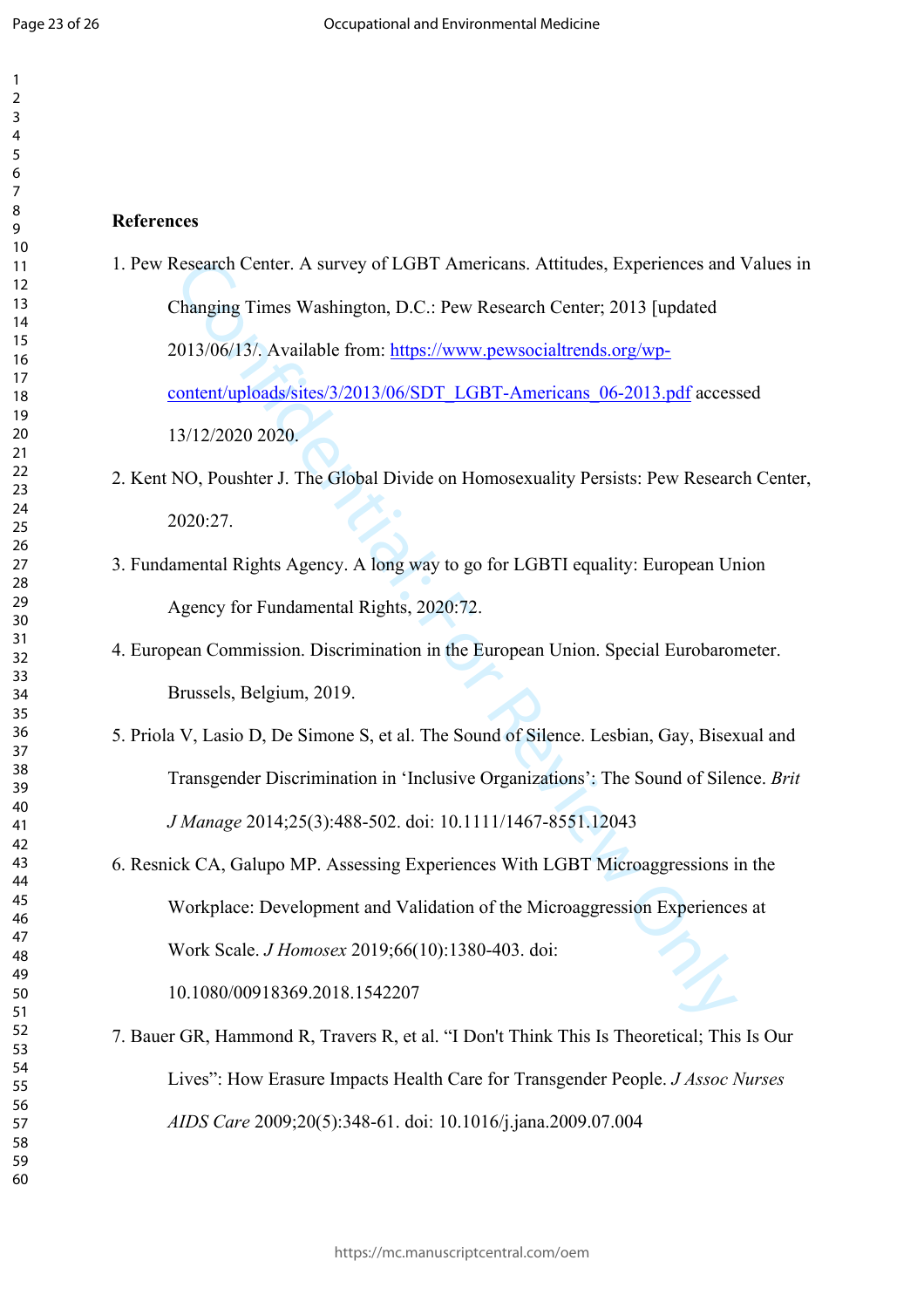- 8. Einarsdóttir A, Hoel H, Lewis D. Fitting the bill? (Dis)embodied disclosure of sexual identities in the workplace. *Work, Employment and Society* 2016;30(3):489-505. doi: 10.1177/0950017014568136
- 9. Bachmann CL, Gooch B. LGBT in Britain Work Report, 2018.
- 10. Dewaele A, Van Houtte M, Buysse A, et al. What Predicts Visibility Management at Work? A Study of Gay, Lesbian, and Bisexual Flemish Government Employees. *PSYCHOL BELG* 2019;59(1):78. doi: 10.5334/pb.443
- 11. Brenner BR, Lyons HZ, Fassinger RE. Can Heterosexism Harm Organizations? Predicting the Perceived Organizational Citizenship Behaviors of Gay and Lesbian Employees. *Career Dev Q* 2010;58(4):321-35. doi: 10.1002/j.2161- 0045.2010.tb00181.x
- nament, cooler *B*, For Fig. 1 and the Hepper, 2010.<br>
alele A, Van Houtte M, Buysse A, et al. What Predicts Visibility Manageme<br>
Work? A Study of Gay, Lesbian, and Bisexual Flemish Government Employ<br>
PSYCHOL BELG 2019;59(1 12. Lyons HZ, Brenner BR, Fassinger RE. A Multicultural Test of the Theory of Work Adjustment: Investigating the Role of Heterosexism and Fit Perceptions in the Job Satisfaction of Lesbian, Gay, and Bisexual Employees. *J Couns Psychol*  2005;52(4):537-48. doi: 10.1037/0022-0167.52.4.537
- 13. Parnell MK, Lease SH, Green ML. Perceived Career Barriers for Gay, Lesbian, and Bisexual Individuals. *J Career Dev* 2012;39(3):248-68. doi: 10.1177/0894845310386730
- 14. Riggle EDB, Rostosky SS, Black WW, et al. Outness, concealment, and authenticity: Associations with LGB individuals' psychological distress and well-being. *Psychol Sex Orientat Gend Divers* 2017;4(1):54-62. doi: 10.1037/sgd0000202
- 15. Waldo CR. Working in a majority context: A structural model of heterosexism as minority stress in the workplace. *J Couns Psychol* 1999;46(2):218-32. doi: 10.1037/0022-0167.46.2.218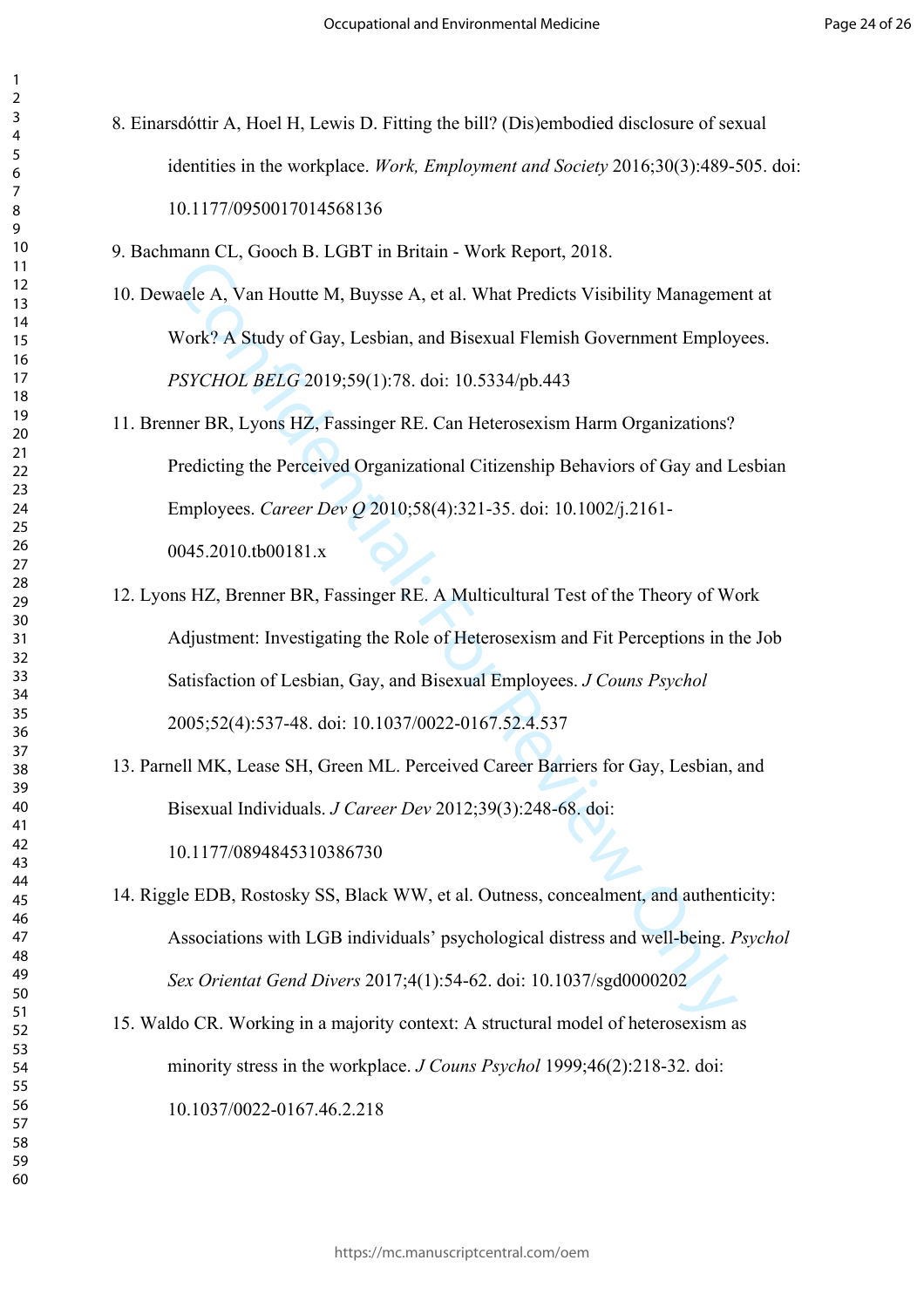16. Fundamental Rights Agency. European Union lesbian, gay, bisexual and transgender survey: results at a glance, 2013.

17. Badgett MVL, Durso LE, Kastanis A, et al. The Business Impact of LGBT-Supportive Workplace Policies: UCLA: The Williams Institute; 2013 [Available from: https://escholarship.org/uc/item/3vt6t9zx accessed 14.12. 2020.

18. Everly BA, Shih MJ, Ho GC. Don't ask, don't tell? Does disclosure of gay identity affect partner performance? *J Exp Soc Psychol* 2012;48(1):407-10. doi: 10.1016/j.jesp.2011.08.005

- 19. Studies IfH. Queer in Wien: Stadt Wien Studie zur Lebenssituation von Lesben, Schwulen, Bisexuellen, Transgender und Intersex Personen (LGBTIs). Vienna, 2015.
- [Co](https://escholarship.org/uc/item/3vt6t9zx)mplete Concelsi Celesti, the Windmins mandate, every protunate train.<br>
Ifthe://escholarship.org/uc/item/3vt6i9zx accessed 14.12. 2020.<br>
19 BA, Shih MJ, Ho GC. Don't ask, don't tell? Does diselosure of gay identif<br>
artner 20. McFadden C. Lesbian, Gay, Bisexual, and Transgender Careers and Human Resource Development: A Systematic Literature Review. *Hum Resource Dev Rev*  2015;14(2):125-62. doi: 10.1177/1534484314549456
- 21. Hossain M, Atif M, Ahmed A, et al. Do LGBT Workplace Diversity Policies Create Value for Firms? *J Bus Ethics* 2020;167:775–91. doi: 10.1007/s10551-019-04158-z
- 22. Rostosky SS, Riggle EDB. "Out" at work: The relation of actor and partner workplace policy and internalized homophobia to disclosure status. *J Couns Psychol*  2002;49(4):411-19. doi: 10.1037/0022-0167.49.4.411
- 23. Webster JR, Adams GA, Maranto CL, et al. Workplace contextual supports for LGBT employees: A review, meta-analysis, and agenda for future research. *Hum Resour Manage* 2018;57(1):193-210. doi: 10.1002/hrm.21873
- 24. Bursac Z, Gauss CH, Williams DK, et al. Purposeful selection of variables in logistic regression. *Source Code Biol Med* 2008;3(1):17. doi: 10.1186/1751-0473-3-17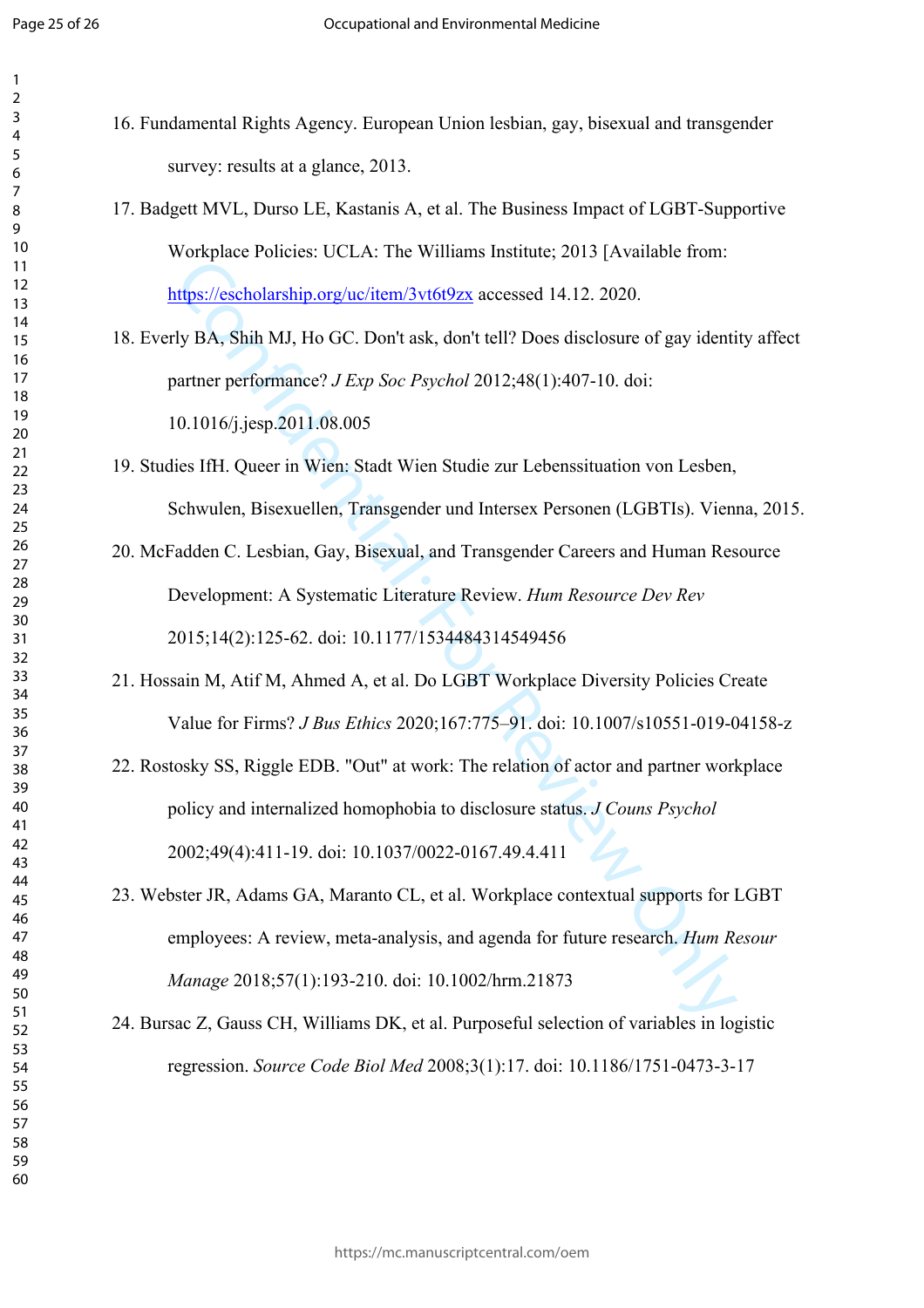- 25. Lloren A, Parini L. How LGBT-Supportive Workplace Policies Shape the Experience of Lesbian, Gay Men, and Bisexual Employees. *Sex Res Soc Policy* 2017;14(3):289-99. doi: 10.1007/s13178-016-0253-x
- 26. Bell MP, Özbilgin MF, Beauregard TA, et al. Voice, silence, and diversity in 21st century organizations: Strategies for inclusion of gay, lesbian, bisexual, and transgender employees. *Hum Resour Manage* 2011;50(1):131-46. doi: 10.1002/hrm.20401
- The Strategies Content of Strategies Content of Strategies Contents, and a transfer expansizations: Strategies for inclusion of gay, lesbian, bisexual, and transgently operatizations: Strategies for inclusion of gay, lesbi 27. Hoang M, Holloway J, Mendoza RH. An Empirical Study into the Relationship between Bisexual Identity Congruence, Internalized Biphobia and Infidelity among Bisexual Women. *J Bisex* 2011;11(1):23-38. doi: 10.1080/15299716.2011.545285
- 28. Barker M, Richards C, Jones R, et al. The bisexuality report: Bisexual inclusion in LGBT equality and diversity: Milton Keynes, UK: Centre for Citizenship, Identities and Governance, Faculty of Health and Social Care, The Open University, 2012.
- 29. Köllen T. Bisexuality and Diversity Management—Addressing the B in LGBT as a Relevant 'Sexual Orientation' in the Workplace. *J Bisex* 2013;13(1):122-37. doi: 10.1080/15299716.2013.755728
- 30. Zivony A, Lobel T. The Invisible Stereotypes of Bisexual Men. *Arch Sex Behav*  2014;43(6):1165-76. doi: 10.1007/s10508-014-0263-9
- 31. Yost MR, Thomas GD. Gender and Binegativity: Men's and Women's Attitudes Toward Male and Female Bisexuals. *Arch Sex Behav* 2012;41(3):691-702. doi: 10.1007/s10508-011-9767-8
- 32. Arriaga AS, Parent MC. Partners and prejudice: Bisexual partner gender and experiences of binegativity from heterosexual, lesbian, and gay people. *Psychol Sex Orientat Gend Divers* 2019;6(3):382-91. doi: 10.1037/sgd0000337